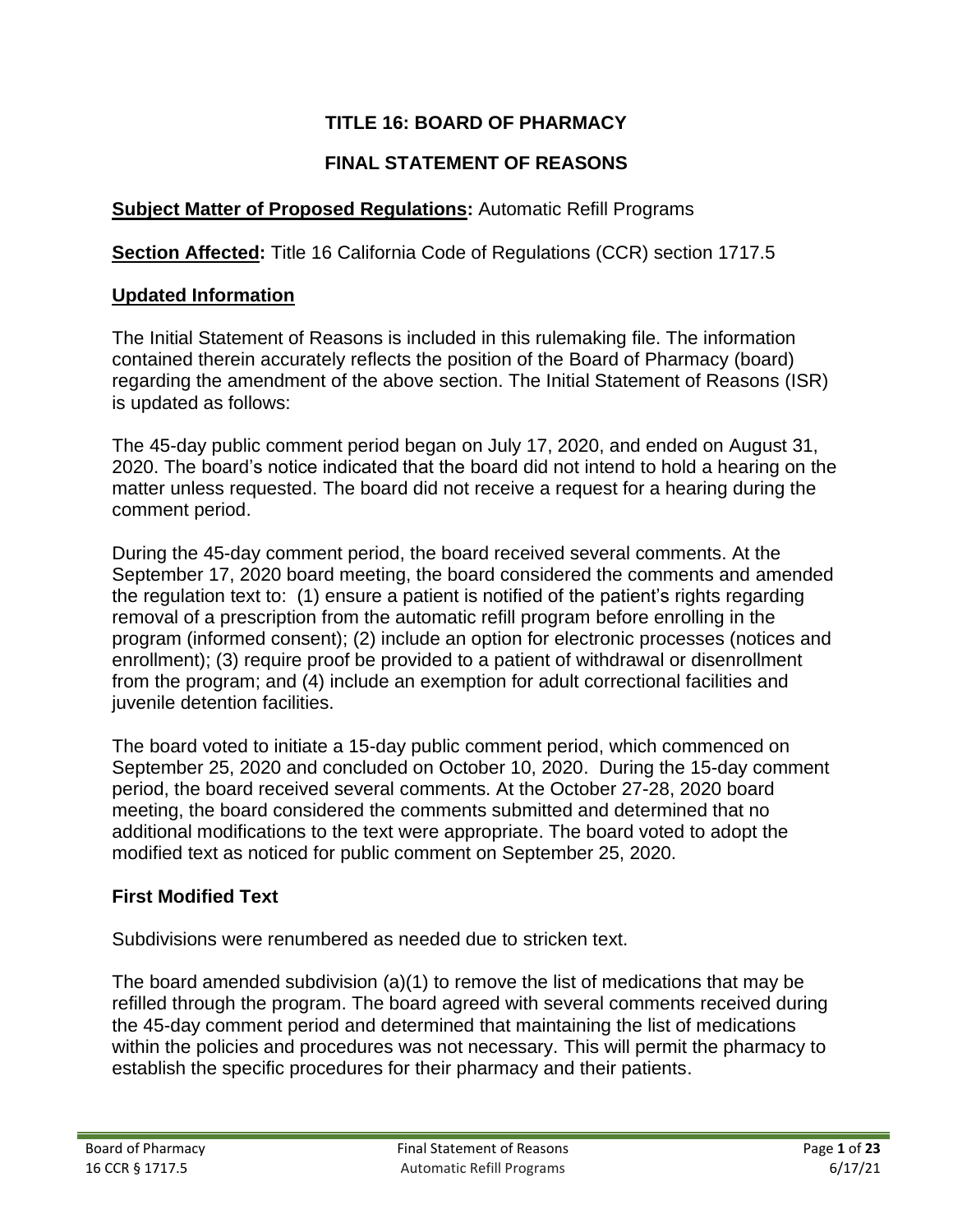The board amended subdivision (a)(2). The board moved previous subdivision (a)(4) and combined it with subdivision (a)(2). Additionally, the board amended the language to change "when a patient enrolls" to "before a patient enrolls" to ensure the patient is provided the notice about the program prior to enrolling. Further, the board added the term "informed" to "consent" and added "for each prescription" at the end of the language.

The board determined that the program summary, including how to withdraw or disenroll from the program prior to enrolling, is necessary to ensure informed consent by the patient. Informed consent is necessary to ensure the patient has been educated about the auto-refill program and is making an informed decision about whether to enroll in the program or not. Additionally, this will ensure that a patient receives information about withdrawing or disenrolling should the patient change his or her mind in the future. The education of the patient or patient's agent is important to reduce confusion and ensure the understanding that the prescription will be automatically refilled and the steps a patient needs to take in the event the patient no longer wishes the prescription be enrolled in the program. Further, the board determined that informed consent was required for each prescription enrolled in the program. A patient or the patient's agent must have the option to enroll by prescription instead of a blanket enrollment. It may not be appropriate for all medications to be enrolled or the patient simply may not want all their prescriptions enrolled in the program. The board believes informed consent can be done on paper, by email, by SMS text messaging, or by other electronic means, as along as the pharmacy maintains a record. The board does not believe this process will pose an enrollment barrier due to the various technological options available.

The board amended subdivision (a)(3) to add "electronic informed" after "written." The board added this phrase to align the record maintenance with the enrollment informed consent in subdivision (a)(2). The record can be maintained on paper, by email, by SMS text messaging, or by other electronic means. The board does not consider maintaining the records to be an administrative hurdle due to the various technological options available. The pharmacy can maintain the records that meets the needs of the pharmacy.

The board relocated subdivision (a)(4) with subdivision (a)(2) as explained above.

The board amended previous subdivision (a)(6), now subdivision (a)(5), to add "or electronic" to align the requirement with the electronic notice aspects of subdivisions (a)(2) and (a)(3). Due to the various technological options available, the board determined that the notification should not be limited to written notification. Adding the electronic option allows pharmacies to use other methods, including email, SMS text messaging, or other electronic means, that meet the needs of the pharmacy.

The board amended previous subdivision (a)(7), now subdivision (a)(6), to add the requirement for the pharmacy to document and maintain a patient or patient's agent's withdrawal or disenrollment for one year. Additionally, the pharmacy must provide confirmation to the patient or patient's agent. The board has continued to receive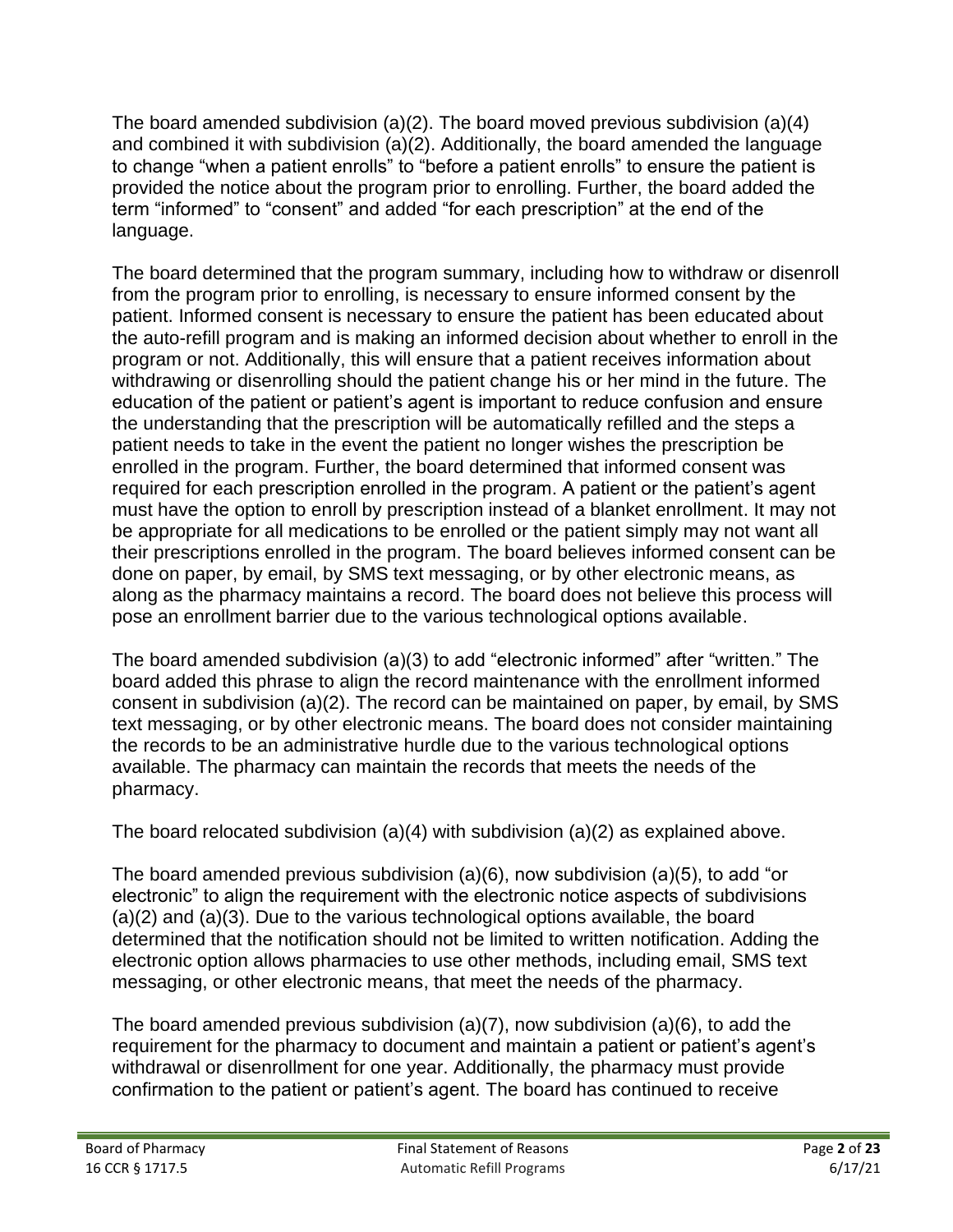complaints from consumers stating they repeatedly request to disenroll from the program and are unable to do so. Therefore, the board decided to require pharmacies to retain documentation and provide a copy to stem consumer complaints.. This requirement will provide confirmation to the patient or patient's agent that they have been removed from the program. This confirmation to be patient can be as simple as a screen print, text, email, or other means determined by the pharmacy.

The board amended previous subdivision (a)(8), now subdivision (a)(7), to change the word "is" to "was" and the word "and" to "or" with respect to refunds. The board determined that a patient, patient's agent, or payer for the prescription medication should receive a refund if the pharmacy filled/dispensed the prescription after the pharmacy was notified that the patient did not want the refill or the pharmacy was notified of withdrawal or disenrollment from the program. The word changes clarify that the pharmacy must be notified prior to refilling the prescription to qualify for a refund.

The board amended previous subdivision (a)(9), now subdivision (a)(8) to add "electronic" to the notification requirement. As in previous subdivisions, adding the electronic option allows pharmacies to use other methods, including email, SMS text messaging, or other electronic means, that meet the needs of the pharmacy.

Subdivision (c) was added to exempt adult correctional facilities and juvenile detention facilities from complying with the auto-refill provisions provided that they have written policies and procedures in place that detail the enrollment and refusal of the medication. This exemption is consistent with a similar exemption within CCR section 1707.2(b)(3) and is consistent with the Federal Receivership stipulation (included with the comments from commenter Gregory B. Doe, Pharm.D., California Correctional Health Care Services).

### **Second Modified Text**

Subdivisions were renumbered as needed due to stricken text.

Subdivision (a)(2) was amended to clarify the term "each prescription." The term now reads "each new prescription wherein there is a change in the prescription medication, strength, dosage form, or directions for use." This is consistent with section CCR section 1717(b)(4). The board determined that the "prescriber" as listed in 1717(b)(4) should not be included in the auto refill consent requirement as the prescriber can frequently change within medical groups if a prescriber is out of the office and another prescriber is covering the office. As this prescriber change may be a temporary change, requiring another consent would not be necessary.

Subdivision (a)(3) has been added and reads "For each prescription to be refilled through the program, the pharmacy shall obtain annual renewal of each prescription from the patient or patient's agent no later than 12 months after the prescription was enrolled in the program." The board determined that annual renewal of consent is required for consistency with The Centers for Medicare and Medicaid Services (CMS)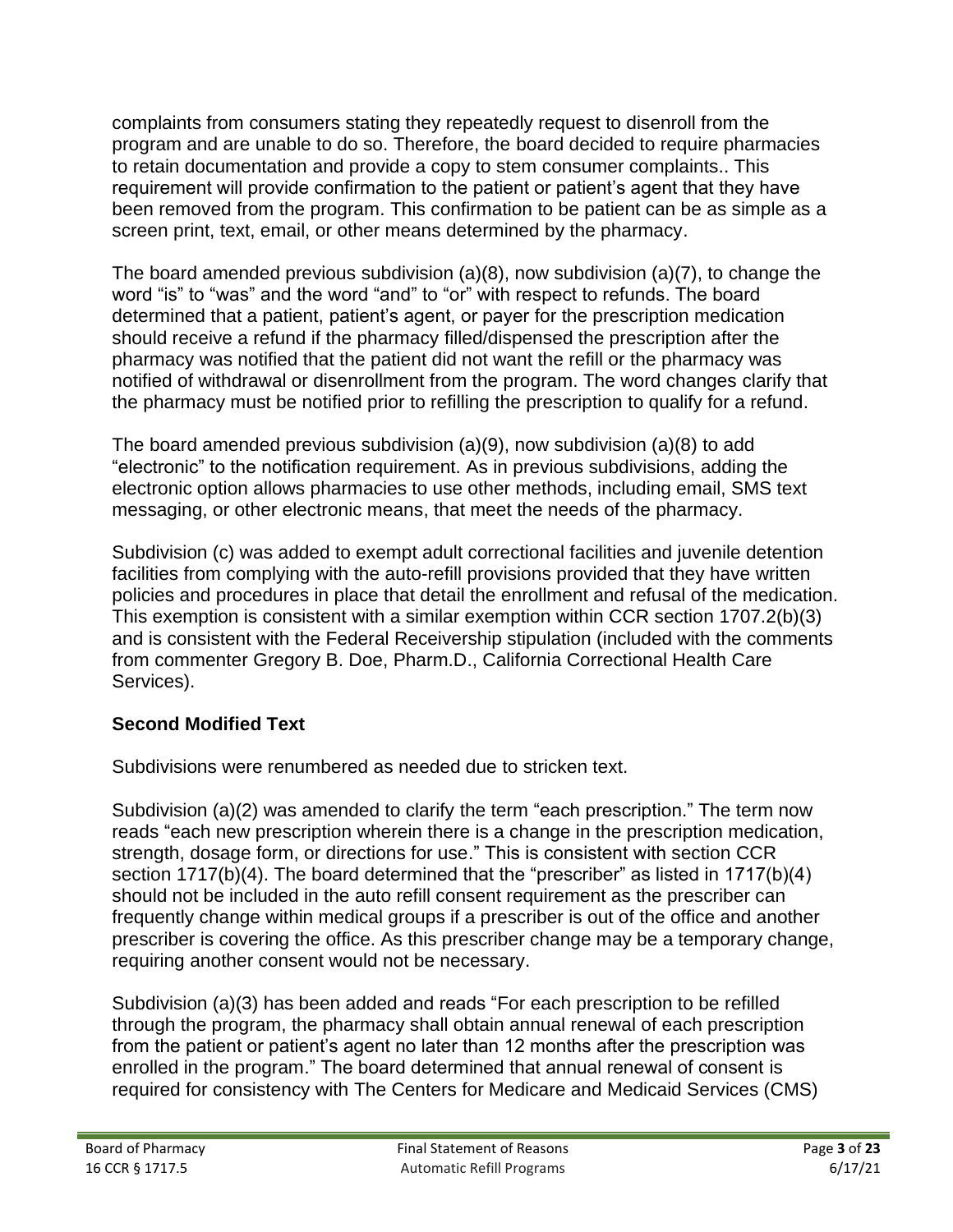Draft Calendar Year (CY) 2000 Call Letter, which allows mail order pharmacists to autoship refills under specified conditions. Such conditions included a requirement for members to confirm enrollment in the auto-ship program at least annually and requires plan sponsors to send two reminders to the beneficiary well in advance of shipments. With this Medicaid auto-ship program, members are permitted to choose to participate or not, and include all or a subset of their medications.

Finally, during the review of the regulation text, the board determined that the terms "prescription" and "prescription medication" should be amended within several subdivisions, specifically, (a)(8), (a)(9), (b), and (c), for clarity in the language to ensure that the terms were grammatically appropriate. The intent of the language is for the term "prescription" to reference the document issued by the prescriber for the prescription. The term "prescription medication" is the reference the actual medication dispensed to the patient.

## **Local Mandate**

A mandate is not imposed on local agencies or school districts.

### **Small Business Impact**

While the board does not have nor does it maintain data to define if any of its licensees are "small businesses" as defined in Government Code section 11342.610, the board determined that any adverse economic impact will not be significant. The proposed regulation establishes minimum standards for pharmacies offering the optional automatic refill programs. The pharmacy can use electronic or written documentation based on the needs of the pharmacy established by the pharmacy's policies and procedures.

### **Economic Impact Statement**

The board does not anticipated large chain stores and pharmacies to incur additional costs because these facitilies already provide automatic refill services to consumers and currently have information technology (IT) systems in place to provide the notice and consent form, as specified, and currently have existing IT systems in operation to add a comment to a receipt or to send a text message/email to inform the consumer the prescription has been filled through an automatic refill process. As a result, no additional costs are anticipated for these pharmacies.

However, the board notes most small independent pharmacies do not currently provide automatic refill services. As a result, these pharmacies opting to provide automatic refill services may need to purchase IT systems or paper-based forms to comply with the regulations, as specified. The board estimates one-time IT costs of up to \$5,000 and paper-based costs of up to \$1,000 per year and ongoing for each location.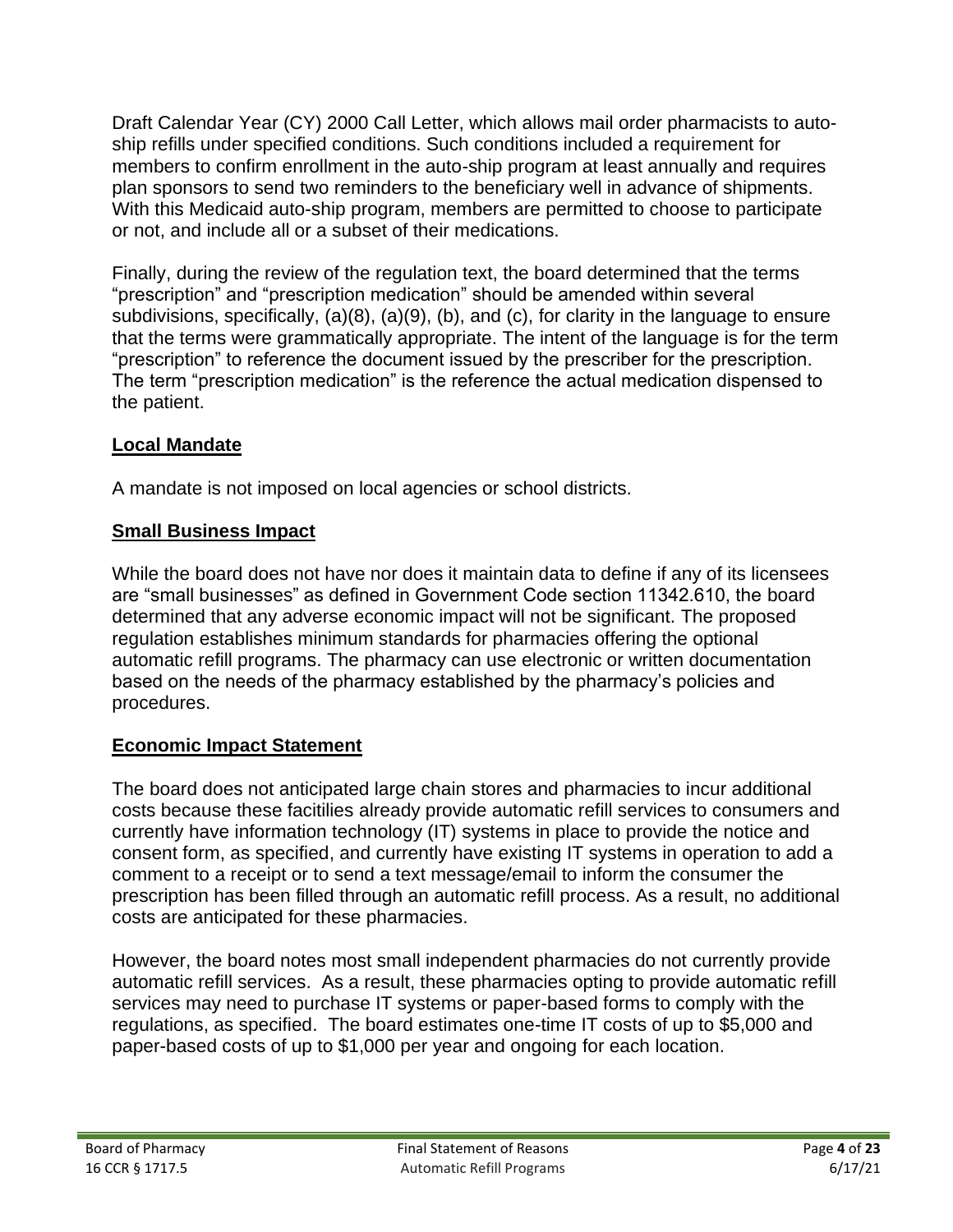#### **Fiscal Impact Statement**

The board currently ensures compliance with Pharmacy Law and regulations through robust inspection and enforcement programs. The board indicates the proposed regulations are not anticipated to increase workload or costs to the state.

#### **Consideration of Alternatives**

No reasonable alternative considered by the agency would be more effective in carrying out the purpose for which the regulation is proposed, would be as effective and less burdensome to affected private persons than the adopted regulation, or would be more cost effective to affected private persons and equally effective in implementing the statutory policy or other provision of law. The board considered not implementing this proposal, but as the board continues to receive consumer complaints regarding autorefill programs, the board rejected this alternative.

#### **Objections or Recommendations/Responses to Comments**

#### **45-Day Public Comment Period**

During the public comment period from July 17, 2020, to August 31, 2020, the board received several comments. The comments were provided in the meeting materials for the September 17, 2020 board meeting, and the board reviewed and considered them. The board amended the regulation text to address some of the concerns raised and voted to initiate a 15-day comment period.

#### **Summary and Response to 45-day Comments:**

#### **Written Comments from Thomas Finch, PharmD., Save Mart**

**Comment 1**: The commenter expressed concern that maintaining a specific list of medications appropriate for auto-refill is not practical for pharmacies because there are 20,000+ FDA approved prescription drugs and such a list would not provide benefit to patients. The commenter recommends that medications should be included or excluded based on therapeutic categories, drug classes, controlled substance schedule, route of administration, and/or prescribed indications. The commenter provided the example of "Oral anticonvulsants, antihypertensives, and antihyperglycemics" which are not controlled substances and should be accepted instead of listing the specific medication, which would need to be updated for every new product.

**Response to Comment 1:** The board accepted this comment in part; however, determined an alternative solution was appropriate. The board struck the language requiring a list of medications that may be refilled through the program. This will permit the pharmacy to establish the specific procedures for the pharmacy and its patients.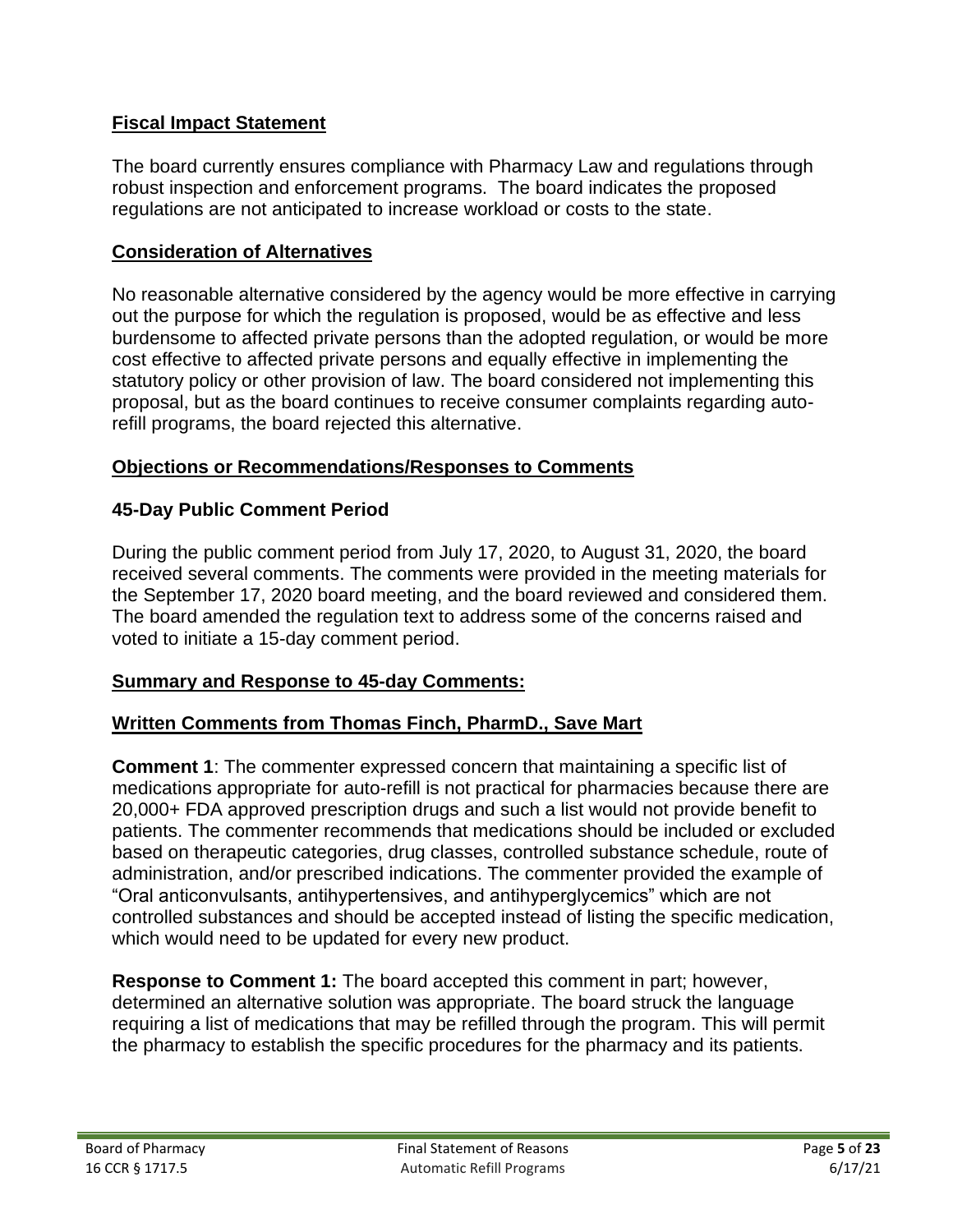#### **Written Comments from Susan Skinner, MD.**

**Comment 1**: The commenter expressed support of the board's regulation. The commenter indicates that her parents were enrolled in an auto-refill program without their knowledge or permission and could not disenroll after multiple attempts. She indicates that they had to change pharmacies to get out of the program. She hopes the board takes a strong stance to protect patients.

**Response to Comment 1:** The board acknowledged the commenter's support of the regulation.

#### **Written Comments from Christine Givant, La Vita Compounding Pharmacy**

**Comment 1**: The commenter expressed support for the regulations due to the pharmacies abusing the program; however, she expressed concern about the requirement for written consent, online, or electronic consent. She indicated her pharmacy obtains verbal consent per prescription and records the consent via their computer software. She indicated that 90% of the prescriptions filled by her pharmacy are mail order, so they do not see the patient to obtain the written consent and mailing out forms for patients to sign and following up will be a large barrier.

**Response to Comment 1:** The board considered this comment and determined that no changes were necessary to the text based thereon. The board determined that they continue to receive complaints from patients that indicate they did not authorize enrollment in the program. By only obtaining verbal consent, the pharmacy cannot substantiate that the patient authorized enrollment. Written, online, or electronic consent must be obtained. The board believes this can be done on paper, through email, through SMS text messaging, or other electronic means, as along as the record is maintained. Additionally, the board does not believe this process will pose an enrollment barrier due to the various technological options available.

**Comment 2:** The commenter questioned whether written consent is required to be obtained for every prescription as opposed to a general consent noting that as patients do not always want every prescription on auto-refill.

**Response to Comment 2:** Yes, written consent is required for every prescription. The board amended the text in response to this comment to clarify that consent must be obtained for each prescription.

**Comment 3:** The commenter expressed concern about the requirement to notify the patient that a prescription was refilled through the auto-refill program. The commenter provided an example of when they notify a patient over the phone that their doctor has called in a prescription and the patients requests that it be sent to them, once they send it, they would have to call the patient again to notify them that it was sent. The commenter indicated that they believe this is overkill and a waste of staff time.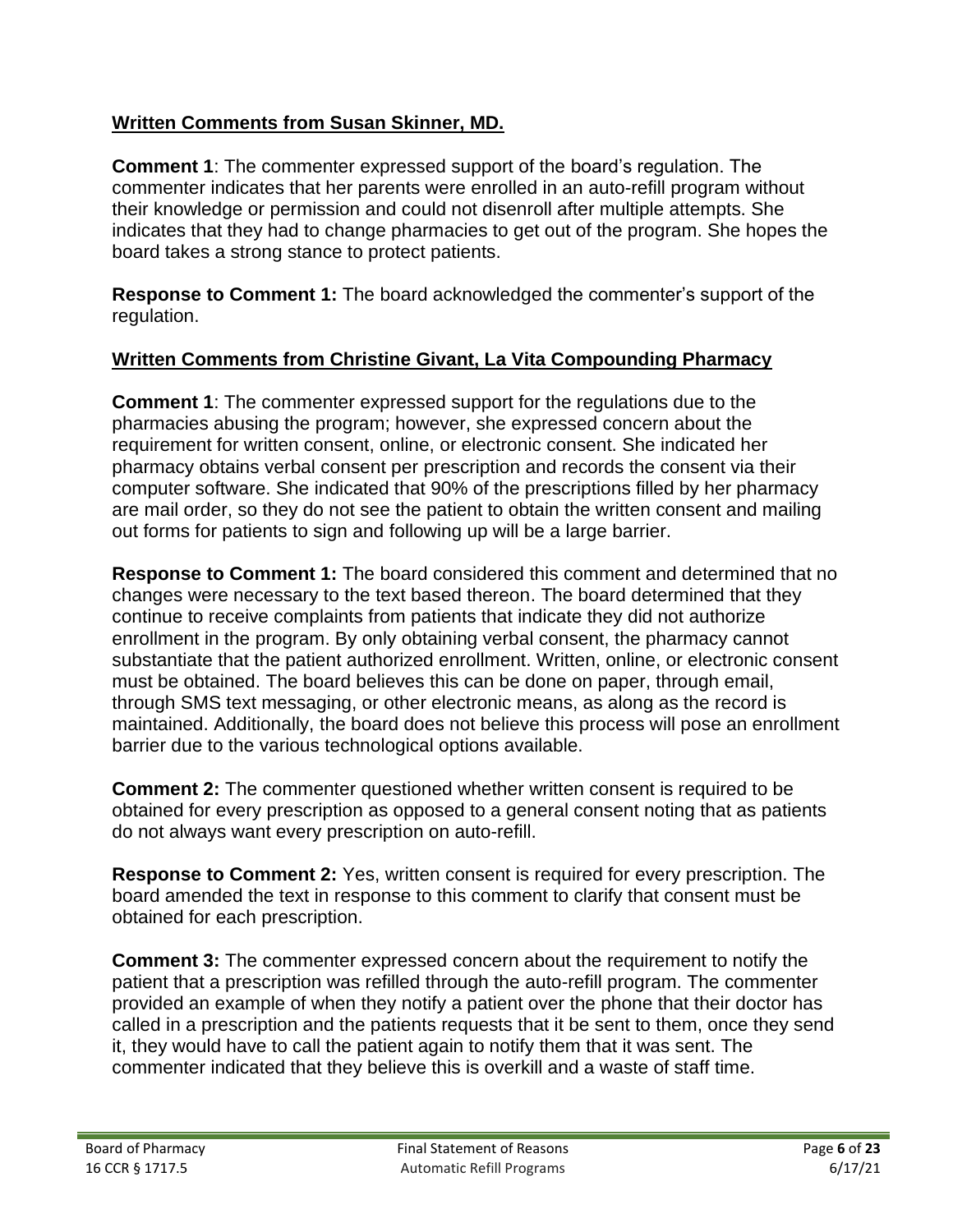**Response to Comment 3:** The board considered this comment and determined that no changes were necessary to the text based thereon. The board determined that notification to the patient that the prescription was refilled as part of the auto-refill program is a necessary reminder for the patient. Additionally, the language does not require that the patient be notified via telephone. The notification could be as simple as a statement on the receipt, an electronic notification (for example an email or text message), or even a small label attached to the prescription container. The board has amended the text of former subdivision (a)(6) to permit electronic notifications. The board does not believe this needs to be a time-consuming process.

## **Written Comments from Patricia Colburn**

**Comment 1**: The commenter expressed support of the board's regulation. She indicates she has received a call from her pharmacy many times that a prescription has been refilled that she didn't ask for and no longer takes or wishes to take and she assumes that the insurance is still billed. The commenter hopes that the Board takes a firm stance to end the practice.

**Response to Comment 1:** The board acknowledged the commenter's support of the regulation.

### **Written Comments from Clint Hopkins, PharmD., Pucci's Pharmacy**

**Comment 1**: The commenter expressed support for the intent of the regulation. He indicates he has seen the "insane amounts of medication" coming in for drug disposal because of auto-refill programs. The commenter provided that example of a patient that brought in over a year's worth of medication for disposal and expressed concern about patients experiencing a medication overdose due to confusion amongst all the medication. He also explained that his staff have waited on hold in excess of 30 minutes to have pharmacies reverse unauthorized auto-refill claims so that they can fill the patient's prescription. The commenter has requested clarification if online or electronic consent meets the requirement of written notification that a prescription is being filled via auto-refill (section 1715.5(a)(6)) as this would allow email consent to avoid excessive paper waste of printing the notices.

**Response to Comment 1:** The board accepted this comment and amended the section 1715.5(a)(6) to add "or electronic" to allow the notification to be provided through electronic means.

**Comment 2**: The commenter indicates his pharmacy has transitioned from an auto-refill model to a medication synchronization model. He indicates that prior to refilling the prescriptions, they contact the patient to ensure compliance with treatment, inquire about any changes, and coordinate pickup or delivery. The commenter has requested clarification as to whether this type of program is considered auto-refill or if an exemption would be needed. The commenter has offered to provide a demonstration of the program if it would help to best serve the public.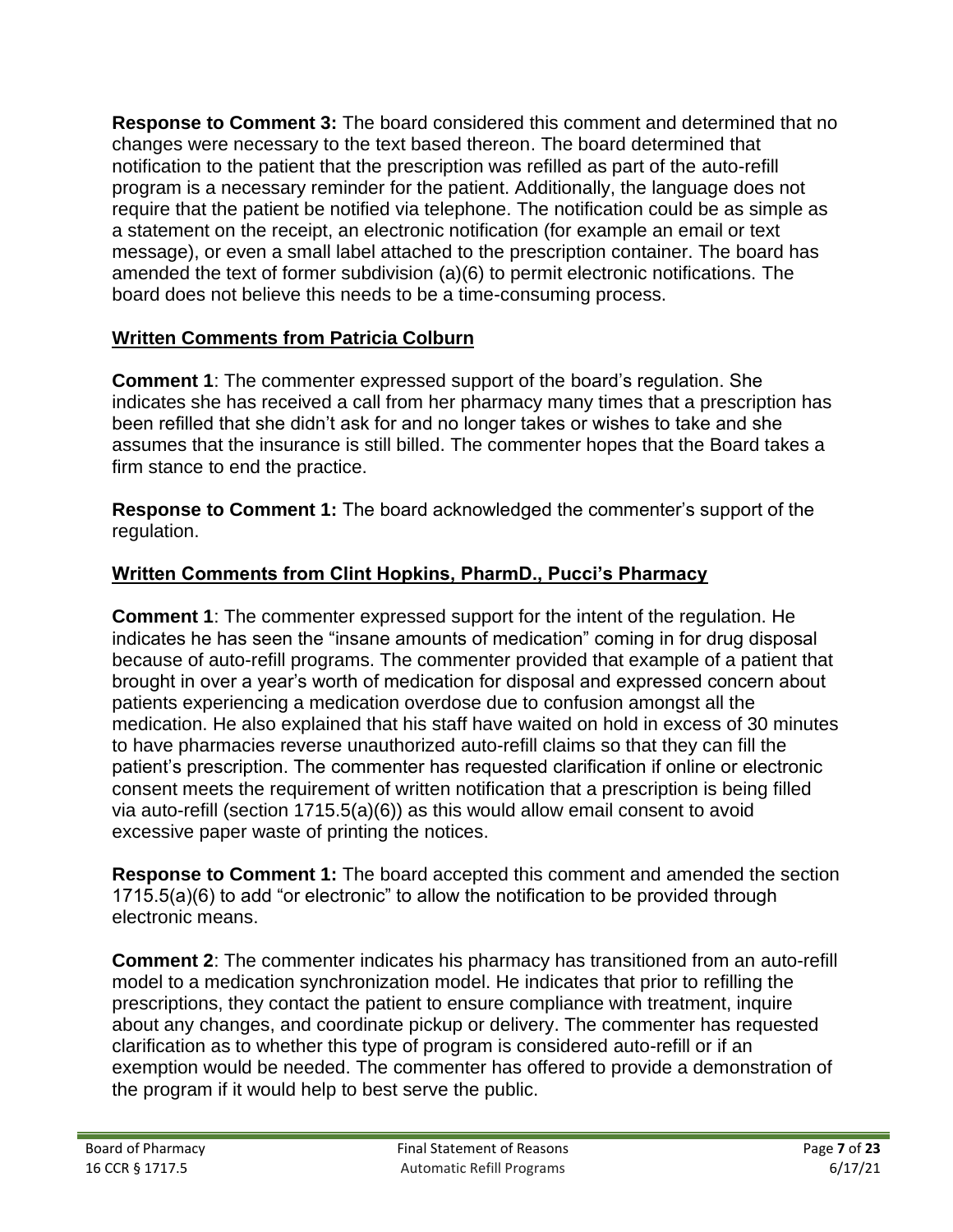**Response to Comment 2**: The board considered this comment and determined that no changes were necessary in response to this comment. The board does not possess sufficient information to answer the commenters question based on the facts provided.

## **Written Comments from James Zee, PharmD.**

**Comment 1**: The commenter expressed concern that the proposed regulation does not address "automatic deliveries" of automatically refilled medication. Dr. Zee recommends that the regulation be amended to identify requirements for automated delivery of medications and set limits as to what medications can be auto-refilled and autodelivered instead of allowing the pharmacies to decide. Further, he states only maintenance medication, excluding controlled substances and RPN medications, should be permitted. Dr. Zee also recommends that patient consent should be documented for each medication to avoid potential waste.

**Response to Comment 1:** The board considered this comment and determined this comment be rejected in part as it is outside the scope of this regulation. This regulation is not addressing auto-delivery of medications. Further, the board amended the regulation text to address the second part of the comment with respect to requiring consent for enrollment of each prescription.

### **Written Comments from Gina Frierman-Hunt**

**Comment 1**: The commenter has expressed support for the proposed regulation. The commenter states that over the past year she has received multiple automatic refills that she did not request or approve and that did not contain refills. She said one prescription was filled two additional times after the pharmacy was notified she did not want the first auto-refill of the prescription. The commenter states that she is a senior citizen and the current auto-refill practice is abusive and dangerous because she could accidently use excess medication that she thought were new drugs. The commenter encourages the Board to adopt of the regulation without amendment.

**Response to Comment 1:** The board acknowledged the commenter's support of the regulation.

# **Written Comments from Mark Johnston, R.Ph., CVS Health**

**Comment 1**: The commenter indicated that medication adherence is a critical factor in preserving public safety and states that auto-refill programs improve medication adherence. Mr. Johnston urged the board to abandon the rulemaking. The commenter indicated that if the regulation was going to continue, they recommended the amendments (see comments  $2 - 6$ ).

**Response to Comment 1:** The board considered this comment and determined that no changes were necessary to the text based thereon as the board continues to receive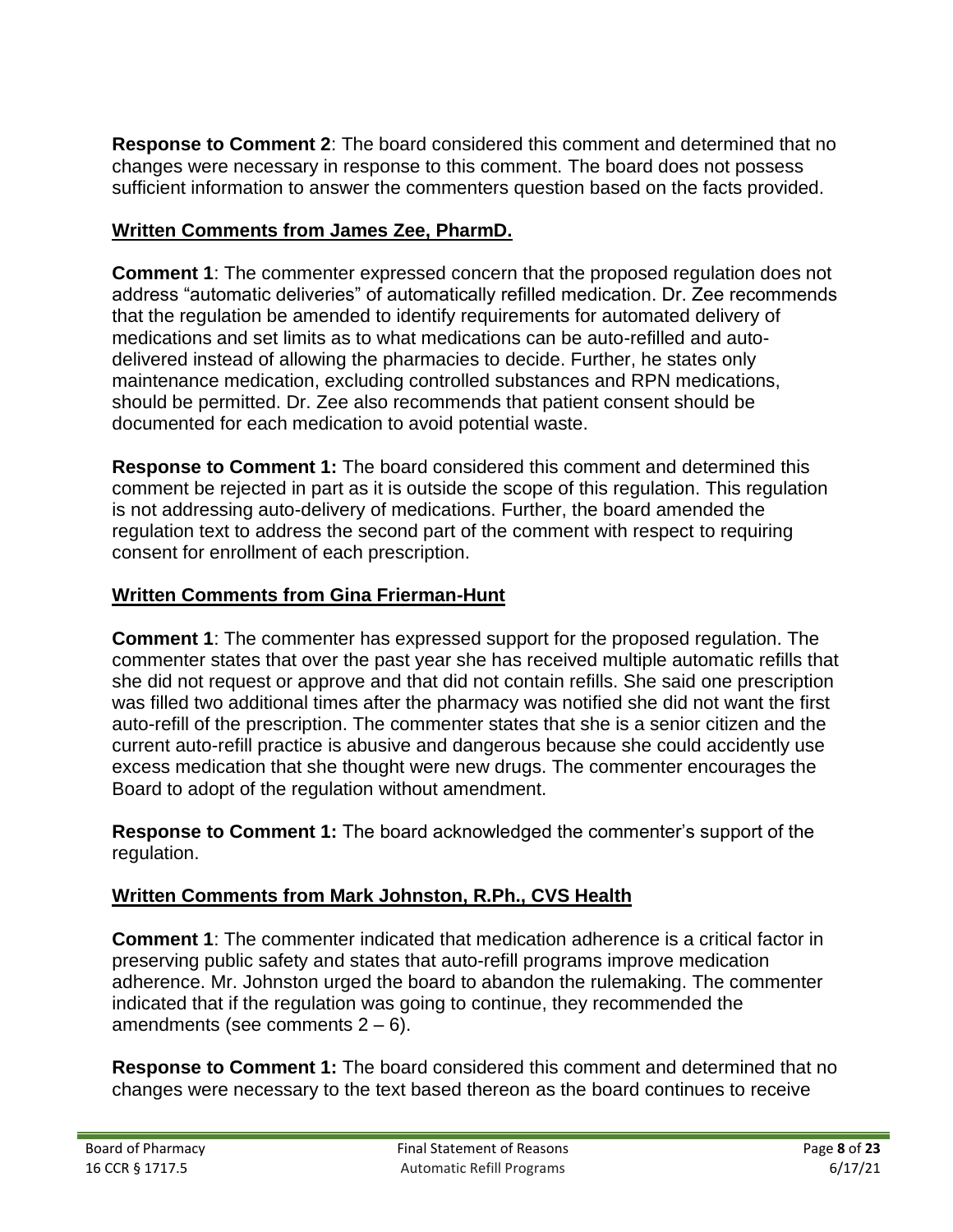complaints about auto-refill programs. Consumer protection is the board's highest priority.

**Comment 2**: Mr. Johnston expressed concern that maintaining a specific list of medications appropriate for auto-refill as there are 20,000+ FDA approved prescription drugs. Mr. Johnston states that maintaining this list of drugs would be overly burdensome with no public benefit. He recommends that the list requirement be stricken from section 1717.5(a)(1).

**Response to Comment 2:** The board considered this comment and amended the text to remove the requirement to maintain the list of drugs from the text. This will permit the pharmacy to establish specific procedures for their pharmacy and their patients.

**Comment 3**: Mr. Johnston expressed concern about the requirement for written, online, or electronic consent and requests that verbal consent be added to section 1717.5(a)(2).

**Response to Comment 3:** The board considered this comment and determined that no changes were necessary to the text based thereon. The board continues to receive complaints from patients who state they did not authorize enrollment in the program. By only obtaining verbal consent, the pharmacy cannot substantiate that the patient authorized enrollment. Written, online, or electronic consent must be obtained. The board believes this can be done on paper, through email, through SMS text messaging, or other electronic means as along as the record is maintained. Additionally, the board does not believe this process will pose an enrollment barrier due to the various technological options available.

**Comment 4**: Mr. Johnston expressed concern about the requirement for written notice summarizing the program. He recommends that the language be amended to allow electronic notice. Mr. Johnston further recommends that the sentence *"This requirement may be satisfied if the notice, which may be an email, fax, text, sign, or other form of communication, directs the patient to an electronic summary of the program"* be added to section 1715.5(a)(4).

**Response to Comment 4:** The board considered this comment and amended the text to address the concerns. The board moved subdivision (a)(4) to (a)(2) so the patient will receive the notice of the program prior to enrolling. Additionally, the board amended the text to add "or electronic" to allow for the notice to be provided to the patient via electronic means.

**Comment 5**: Mr. Johnston expressed concern about the requirement to complete a drug regimen review for each filled prescription. He states the requirement conflicts with section 1707.3 and is duplicative if no new information is present in the patient's profile. He recommends that the language be stricken or that *"if any new information is present in the patient's profile"* be added to the end of section 1717.5(a)(5).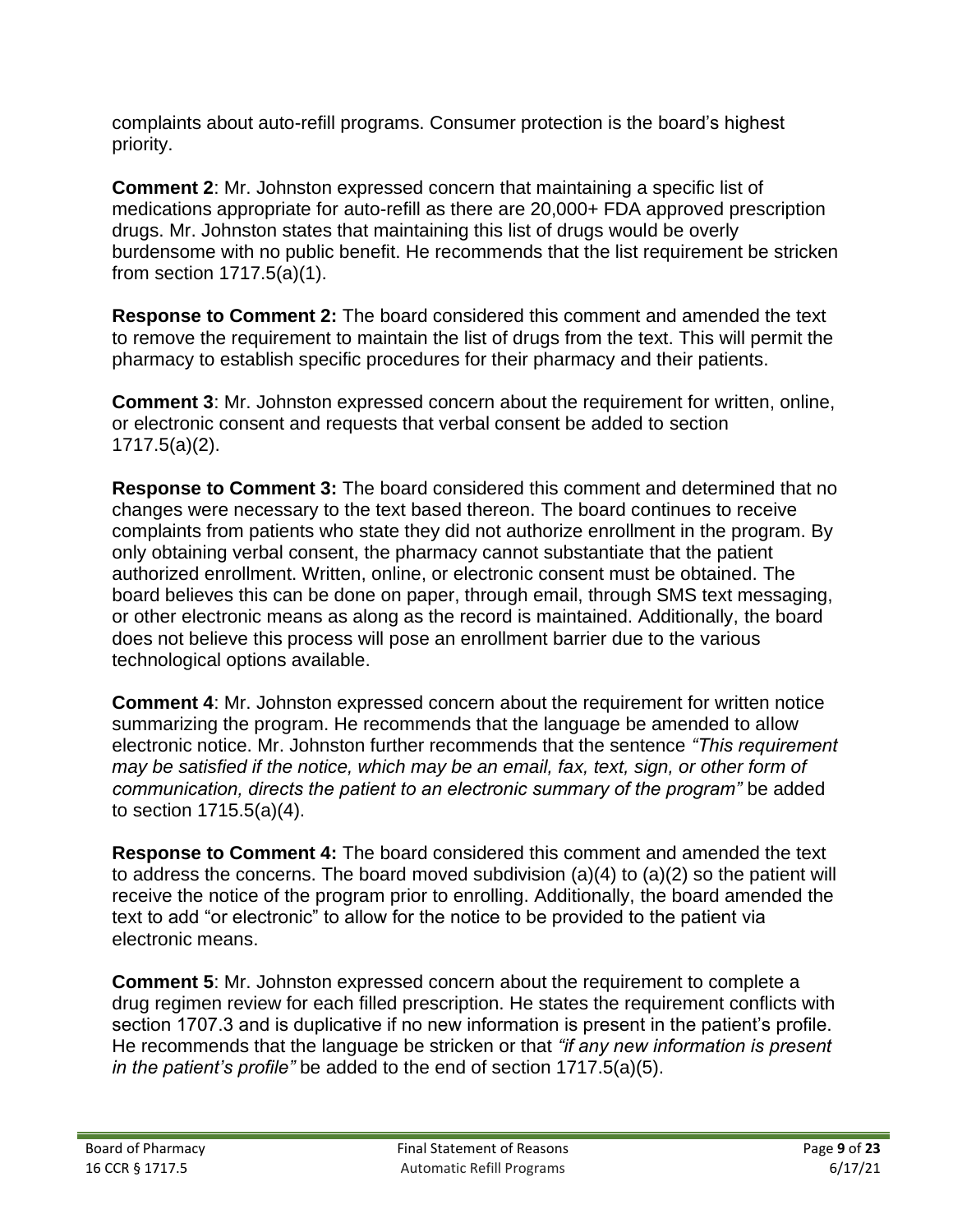**Response to Comment 5:** The board considered this comment and determined that no changes were necessary to the text based thereon. The board does not agree that the requirement to conduct a drug regimen review conflicts with Title 16, section 1707.3. The board's policy decision with the development of the regulation is to ensure consumer protection. Performing drug therapy review will ensure issues like duplication in therapy does not occur, drug interactions are identified, discontinued medications are not dispensed, etc. are identified and remedied before the medication is provided to a patient.

**Comment 6**: Mr. Johnston expressed concern about the requirement for written notification that the prescription was filled through the auto-refill program. Mr. Johnston recommends that electronic notification be permitted and that notification via the prescription label be acceptable.

**Response to Comment 6:** The board considered this comment and amended the text to include electronic notification to address the concerns. The board believes that notification to the patient that the prescription was refilled as part of the auto-refill program is a necessary reminder for the patient. The notification could be as simple as a statement on the receipt, an electronic notification (for example an email or text message), or a small label attached to the prescription container.

### **Written Comments from Judith Wright**

**Comment 1**: The commenter expresses support for the proposed regulation. The commenter states she constantly gets notifications of a drug shortage and she needs to refill now, or that a refill she didn't authorize if ready for pick-up. She states she has complained and opt-out of the program that she never opted in to and complained repeatedly to the pharmacy. She states she's even been offered refills for drugs that the prescribing doctor did not authorize refills. Commenter hopes the regulations will be maintained as is and "not watered down by pharmaceutical companies with a vested interest in the status quo."

**Response to Comment 1:** The board acknowledged the commenter's support of the regulation.

### **Written Comments from Rob Geddes, PharmD., Albertsons**

**Comment 1**: Dr. Geddes expressed concern about the amount of time that has passed and recommends that the language be returned to committee for further discussion given that auto-refill programs are run differently now.

**Response to Comment 1:** The board considered this comment and determined that no changes were necessary. The board determined that the problems with auto-refill programs continue to exist as the board continues to receive complaints from patients about auto-refill programs.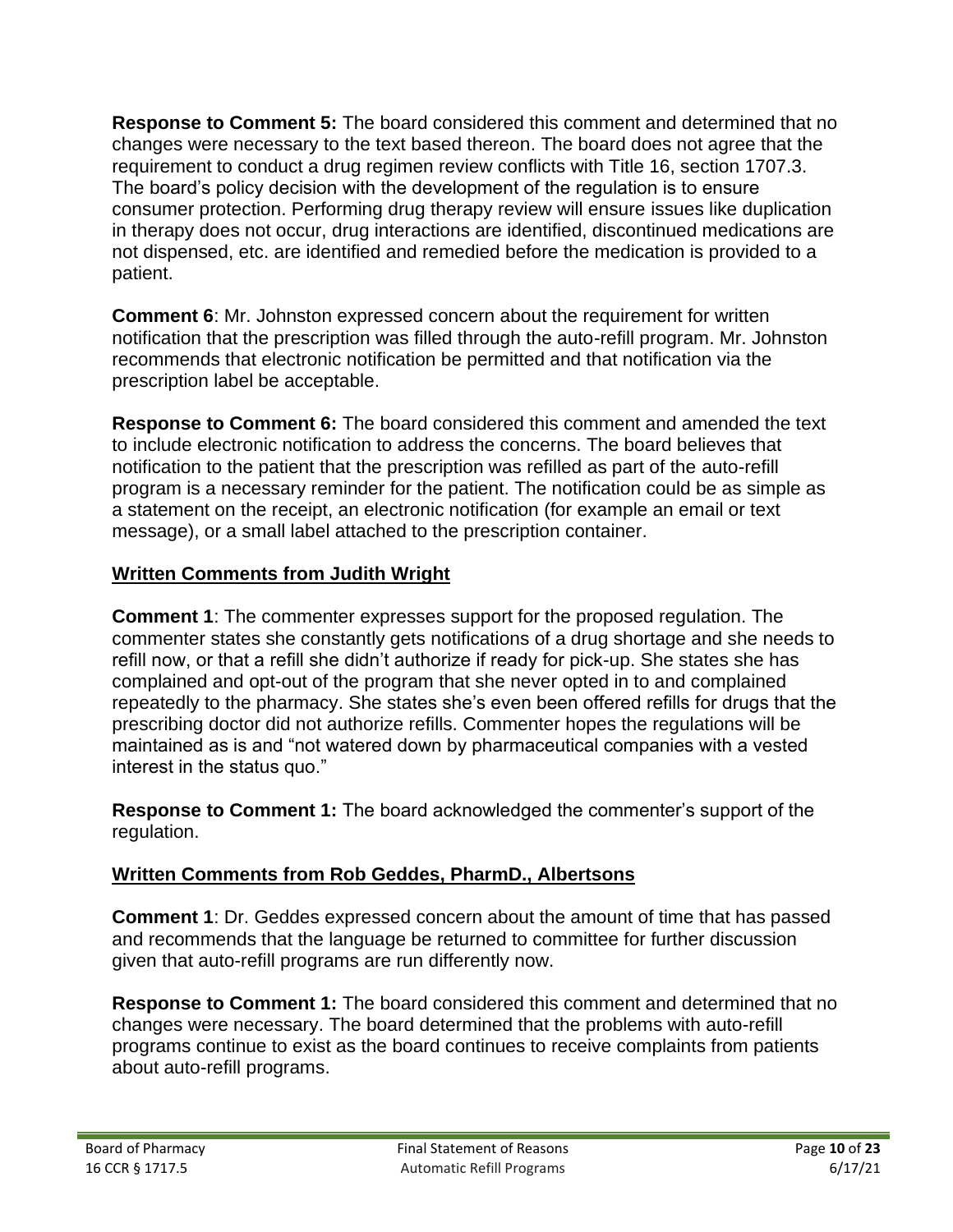**Comment 2**: Dr. Geddes expressed concern that maintaining a list of medications eligible for auto-refill would a logistical challenge because of the thousands of individual medications. Dr. Geddes suggests amending the language in section 1717.5(a)(1) to read ".... a list of medication classes that are ineligible to be refilled...."

**Response to Comment 2:** The board considered this comment and determined that no changes were necessary to the text based thereon. The board determined that the requirement to maintain the list of drugs be removed from the text. This will permit the pharmacy to establish the specific procedures for their pharmacy and their patients.

**Comment 3**: Dr. Geddes indicates that he believes section 1717.5(a)(6) is not necessary as the patient has previously consented to the auto-refill and the pharmacy can track the prescription electronically to confirm that information. He recommends that the section be removed.

**Response to Comment 3:** The board considered this comment and determined that no changes were necessary to the text based thereon. The board believes that notification to the patient that the prescription was refilled as part of the auto-refill program is a necessary reminder for the patient. Additionally, the pharmacy's ability to track a prescription does not provide meaningful information to the patient.

## **Written Comments from Emily Haugh, Pharmacist, PillPack**

**Comment 1**: Ms. Haugh expressed concern about the requirement to maintain a static list of medications as new medications are frequently released and the list will be difficult to maintain. Ms. Haugh requests that pharmacists be able to use clinical judgment and tailor the approach based on the patient and not have a list.

**Response to Comment 1:** The board considered this comment and amended the language to address the concerns. The board determined that the requirement to maintain the list of drugs be removed from the text. This will permit the pharmacy to establish the specific procedures for their pharmacy and their patients.

**Comment 2**: Ms. Haugh expressed concern about the written notice requirements of sections (a)(4), (a)(6), and (a)(9). Ms. Haugh requested that electronic notices be permitted via SMS, phone, digital dashboards, online messages, and smartphone apps.

**Response to Comment 2:** The board considered this comment and amended the language to address the concerns. The board amended the regulation text to add "or electronic" where appropriate to allow notifications to be sent electronically.

# **Written Comments from Rachel Michelin, California Retailers Association**

**Comment 1**: Ms. Michelin expressed concern about the requirement to maintain a list of medications as it will be logistically burdensome for the pharmacy and confusing for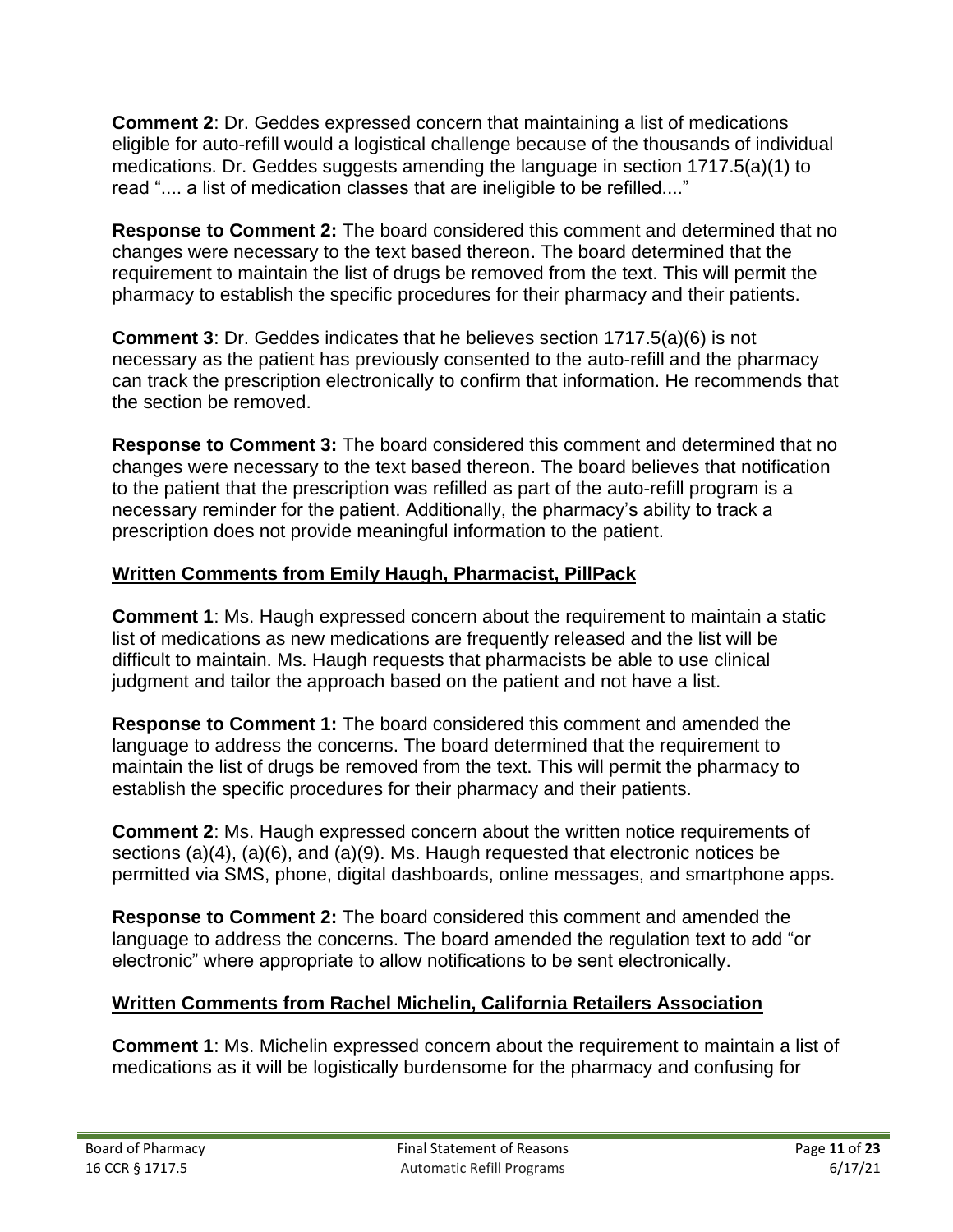patients. Ms. Michelin requests that pharmacies maintain a list of medication classes that are not eligible for auto-refill as it will be clearer and more concise.

**Response to Comment 1:** The board considered this comment and deleted the the requirement to maintain the list of drugs from the text. This will permit the pharmacy to establish the specific procedures for the pharmacy and its patients.

**Comment 2**: Ms. Michelin expressed concern about the requirement for written, online, or electronic consent and requests that verbal consent to enroll and disenroll be added to section 1717.5(a)(2) to increase communication options.

**Response to Comment 2:** The board considered this comment and determined that no changes were necessary to the text based thereon. The board determined that the board continues to receive complaints from patients that indicate they did not authorize enrollment in the program. By only obtain verbal consent, the pharmacy cannot substantiate that the patient authorized enrollment. Written, online, or electronic consent must be obtained. The board believes this can be done on paper, by email, by SMS text messaging, or by other electronic means, as along as the pharmacy maintains a record. Additionally, the board does not believe this process will pose an enrollment barrier due to the various technological options available.

**Comment 3**: Ms. Michelin expressed concern about the requirement to keep a copy of the written consent for one year as it will not further patient safety and poses an administrative burden on the pharmacy.

**Response to Comment 3:** The board considered this comment and amended the language to read "written or electronic informed consent..." This will allow the consent to be stored electronically which would be accessible to the pharmacy and board inspectors if the board receives an auto-refill complaint.

**Comment 4**: Ms. Michelin expressed concern about the requirement for written notification in subdivisions (a)(4) and (a)(6). She states the patient has also consented to enroll and patients can decline any prescription they do not want to pick up. She recommends that the notice requirements be removed from the regulation as they are burdensome to a pharmacy.

**Response to Comment 4:** The board considered this comment and determined that no changes were necessary to the text based thereon. The board agrees that patients can decline any prescription they do not wish to pick up, but if someone other than the patient picks up the medication, that person may not know that the prescription is an auto-refill that should not be picked up. Additionally, the board believes that notification to the patient or patient's agent that the prescription was refilled as part of the auto-refill program is a necessary reminder for the both parties. The notification could be as simple as a statement on the receipt, an electronic notification (for example an email or text message), or a small label attached to the prescription container.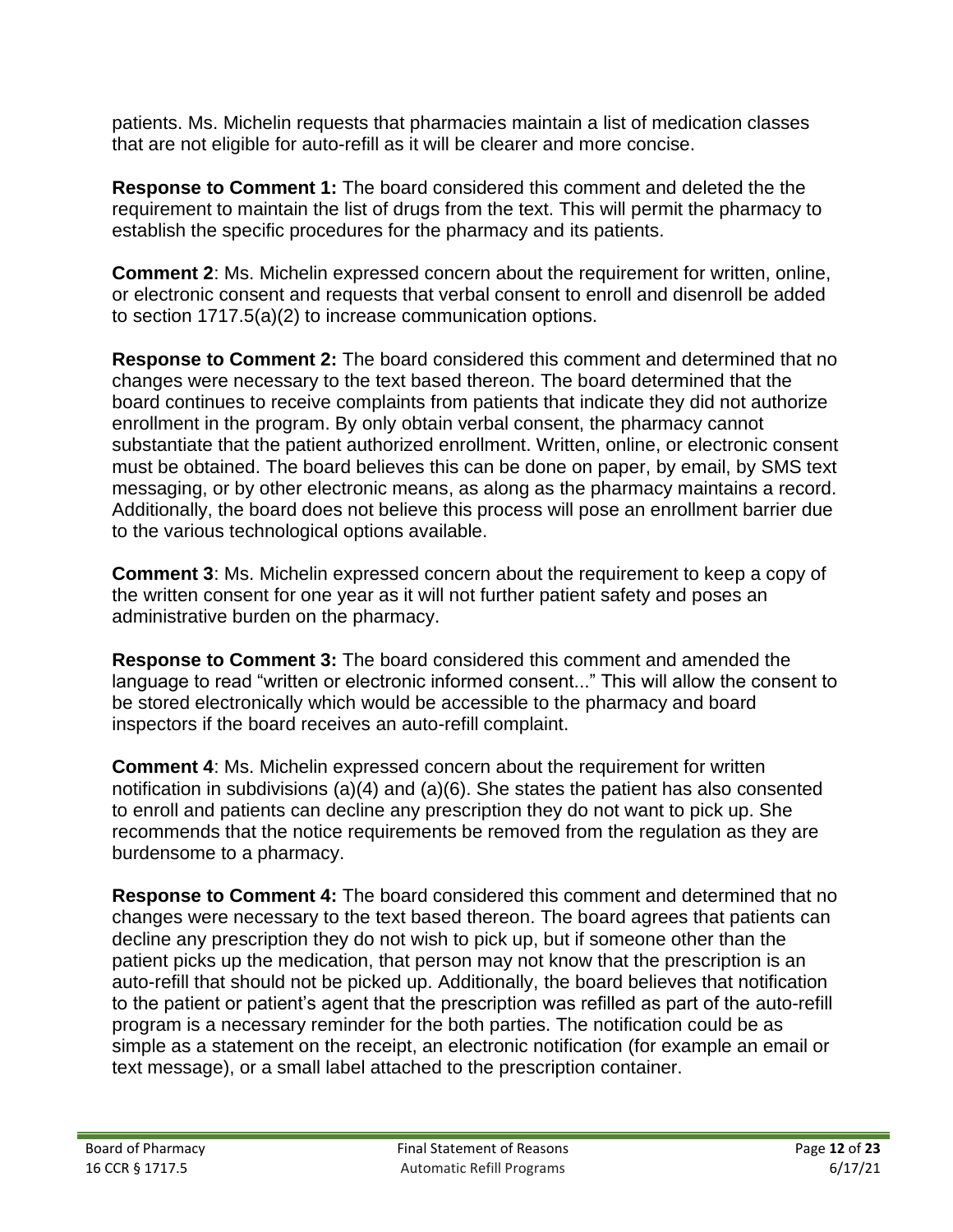**Comment 5**: Ms. Michelin expressed concern about the requirement to complete a drug regimen review for each filled prescription as she states the requirement conflicts with section 1707.3 when the prescription was previously dispensed.

**Response to Comment 5:** The board considered this comment and determined that no changes were necessary to the text based thereon. The board does not agree that the requirement to conduct a drug regimen review conflicts with Title 16, section 1707.3. The board's policy decision with the development of the regulation is to ensure consumer protection. Performing drug therapy review will ensure issues with duplication in therapy, drug interactions, discontinued medications are not dispensed, etc. are identified and remedied before the medication is provided to a patient.

**Comment 6**: Ms. Michelin expressed concern about the requirement for notices be available in alternate languages as it is already required by state and federal law.

**Response to Comment 6:** The board considered this comment and determined that no changes were necessary to the text based thereon. The notice requirements within other sections of law are not specific to auto-refill. Adding the alternative language requirement to this regulation makes the regulation consistent with other sections of law, e.g., 16 CCR Section 1707.6.

## **Written Comments from Lori Hensic, PharmD., Scripps**

**Comment 1**: Dr. Hensic expressed concern about the requirement for written, online, or electronic consent and requests that verbal consent to enroll be added to section 1717.5(a)(2). Dr. Hensic indicates that verbal consent aligns with current workflow for auto-refill programs and requiring written consent will create a barrier for patients to be enrolled in a timely manner, especially those patients who interact with the pharmacy via phone and do not regularly visit the pharmacy.

**Response to Comment 1:** The board considered this comment and determined that no changes were necessary to the text based thereon. The board continues to receive complaints from patients that indicate they did not authorize enrollment in the program. By only obtain verbal consent, the pharmacy cannot substantiate that the patient authorized enrollment. Written, online, or electronic consent must be obtained. Board staff believes this can be done on paper, by email, by SMS text messaging, or by other electronic means, as along as the pharmacy maintains a record. Additionally, Board staff does not believe this process will pose an enrollment barrier due to the various technological options available.

**Comment 2**: Dr. Hensic expressed concern about the requirement to keep a copy of the written consent for one year. Dr. Hensic recommends the language be amended to require documentation of consent instead. This will allow for verbal consent to be documented with an indicator and the pharmacy can provide records to inspector investigating complaints should issues arise.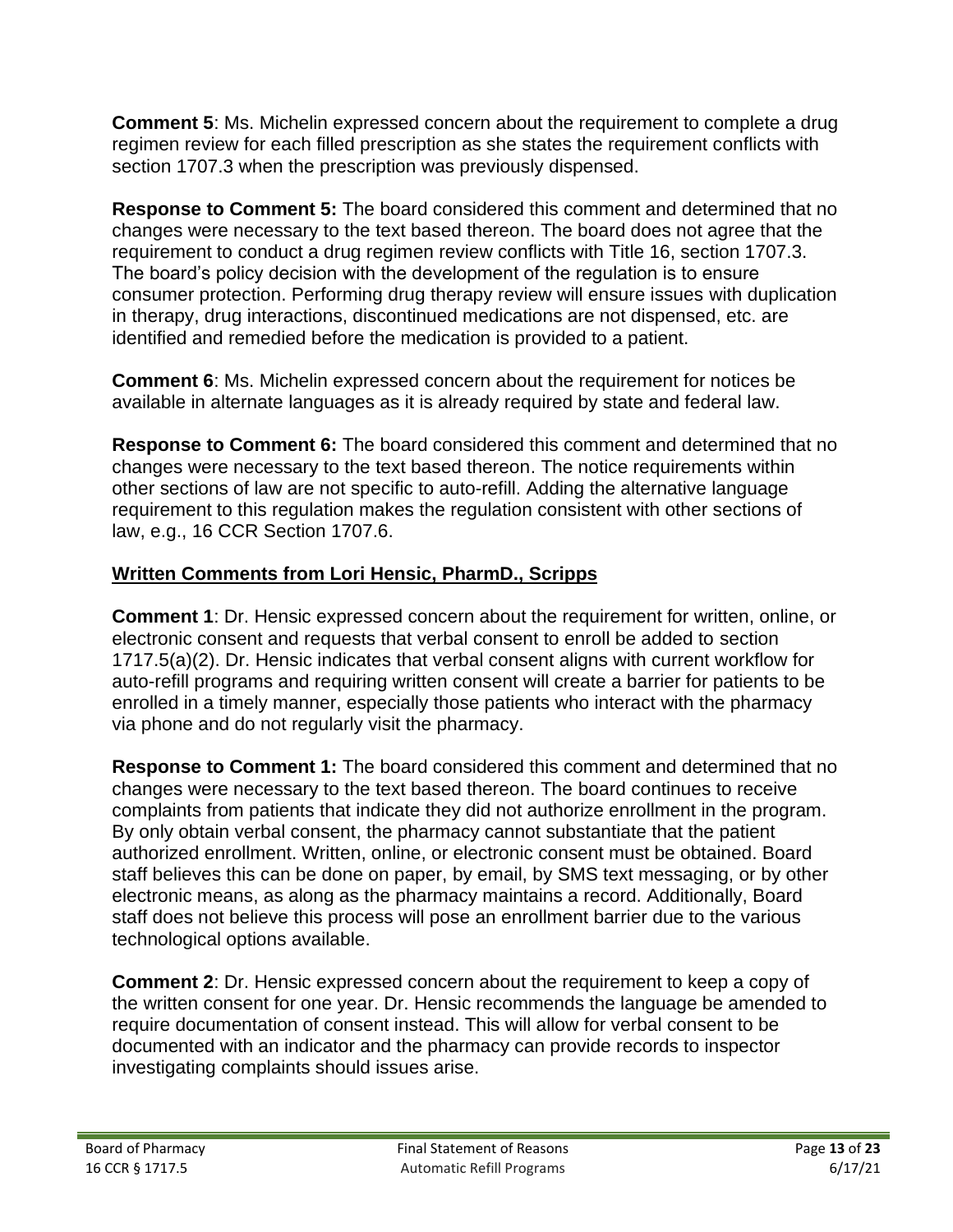**Response to Comment 2:** The board considered this comment and determined that no changes were necessary to the text based thereon. The board determined that verbal enrollment should not be permitted due to the ongoing complaints the board receives from patients about being enrolled in auto-refill programs without the patient's consent for such enrollment.

**Comment 3**: Dr. Hensic expressed concern about the requirement to provide a written notice summarizing the program at the time of enrollment. She recommends that written notice be provided "no later than with the first prescription dispensed as part of the automatic refill program." Dr. Hensic states that this will allow verbal consent and will be more appropriate timing for patients who are already enrolled in the program and are adding additional medication.

**Response to Comment 3:** The board considered this comment and determined that no changes were necessary to the text based thereon. Again, the board determined that verbal enrollment should not be permitted due to the ongoing complaints the Board receives about unauthorized enrollment. Additionally, the board determined that consumers need to receive the program information prior to enrolling to make an informed decision to enroll.

**Comment 4**: Dr. Hensic recommends that section 1715.5(a)(7) be moved to section 1715.5(a)(4)(i) and read "The pharmacy shall provide a method for a patient or patient's agent to withdraw a prescription medication from automatic refill or to disenroll entirely from the program." Dr. Hensic states these changes would retain the intent of the regulation language while allowing the pharmacy to establish the method within their policies and procedures on how patients or patient's agent can disenroll.

**Response to Comment 4:** The board considered this comment and amended the regulation to allow for withdraw or disenrollment from the auto-refill to be completed via written, online, or electronic means with a confirmation being provided to the patient. The board continues to receive complaints that patients have been unable to disenroll from the program after repeated requests. This requirement will provide confirmation to the patient or patient's agent that they have been removed from the program. The board believes this confirmation to be patient can be as simple as screen print, text, email, or other means determined by the pharmacy.

**Comment 5**: Dr. Hensic recommends the section 1715.5(a)(8) be edited to read: "T**Upon patient or patient agent's request, t**he pharmacy shall provide a full refund to the patient, patient's agent, or payer for any prescription medication refilled **dispensed** through the program if **after withdrawal or disenrollment from the program.**  pharmacy is notified that the patient did not want the refill, regardless of the reason, and the pharmacy had been notified of withdrawal or disenrollment from the program prior to dispensing the prescription."

Dr. Hensic states that her proposed amendments retain the intent of the regulation but address the times that the patient will still want the medication that was dispensed via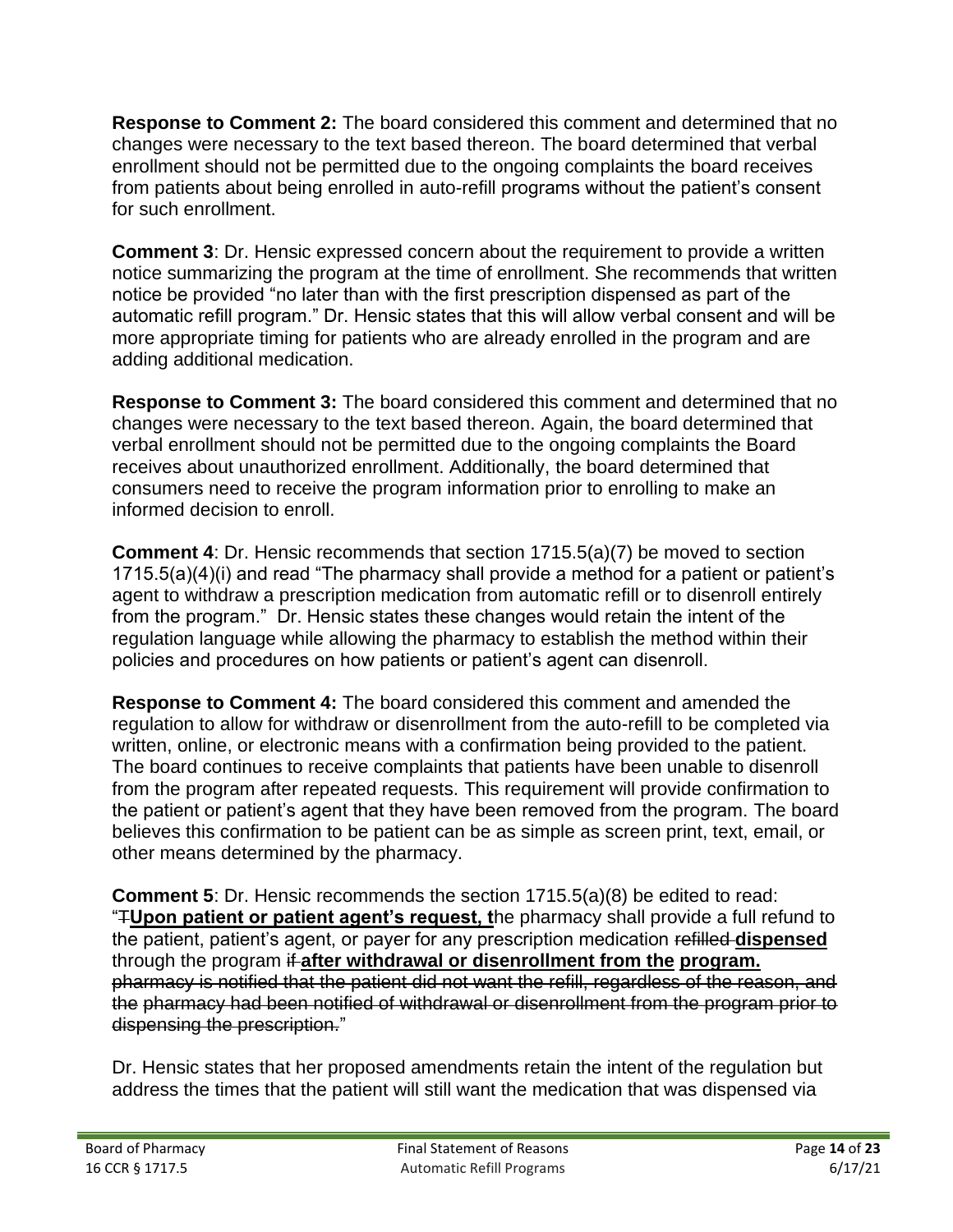the program despite it being done after withdrawal or disenrollment. She states that adding "upon request" would clarify that the refund would be issued if the patient is actively seeking a refund. Dr. Hensic believes that "pharmacies should not be held responsible for filling prescriptions for which a patient did not provide clear communication regarding a request to withdrawal, or disenroll entirely, from the program."

**Response to Comment 5:** The board considered this comment and determined that no changes were necessary to the text based thereon. The board does not agree that the patient should have to request the refund. If the pharmacy was notified that the patient did not want the medication, or the pharmacy was notified of withdrawal or disenrollment from the program prior to dispensing the prescription, the patient should receive a refund.

## **Written Comments from John Michael O'Brien, PharmD.**

**Comment 1**: Dr. O'Brien expressed concern that the board has incorrectly stated the Federal Auto-Ship policy within the board's Initial Statement of Reasons (ISR).

**Response to Comment 1**: The board considered this comment and determined that no changes were necessary to the text based thereon. The board stated in the ISR that the Federal Centers for Medicare & Medicaid Services proposed new regulations in 2013 resulting in new rules for Medicaid consumers enrolled in auto-refill, which is correct. The board was unable to locate any other reference to the Federal Auto-ship policy within the ISR or Notice of Proposed Action. The Centers for Medicare and Medicaid Services (CMS) released a Draft Calendar Year (CY) 2000 Call Letter to allow mail order pharmacists to auto-ship refills under specified conditions. Such conditions included a requirement for members to confirm enrollment in the auto-ship program at least annually and requires plan sponsors to send two reminders to the beneficiary well in advance of shipments. With this Medicaid auto-ship program, members are permitted to choose to participate or not, and include all or a subset of their medications.

**Comment 2**: Dr. O'Brien states that the Board's auto-refill regulation conflicts with the Global Medi-Cal DUR Board recommendations and the California Department of Health Care Services (DHCS) is considering following the DUR Board's recommendations.

**Response to Comment 2:** The board considered this comment and determined that no changes were necessary to the text based thereon. The board determined that DHCS has not formally adopted any policy related to auto-refill programs Further, as Dr. O'Brien states in his comment, DUR recommends annual consent to automatically refill medications and the board's regulation also requires annual consent.

**Comment 3**: Dr. O'Brien states that the Board's auto-refill regulation is in response to over 100 consumer complaints; however, 330 million prescriptions were filled in California. Dr. O'Brien states that the proposed regulation will impact medication adherence without a fiscal benefit.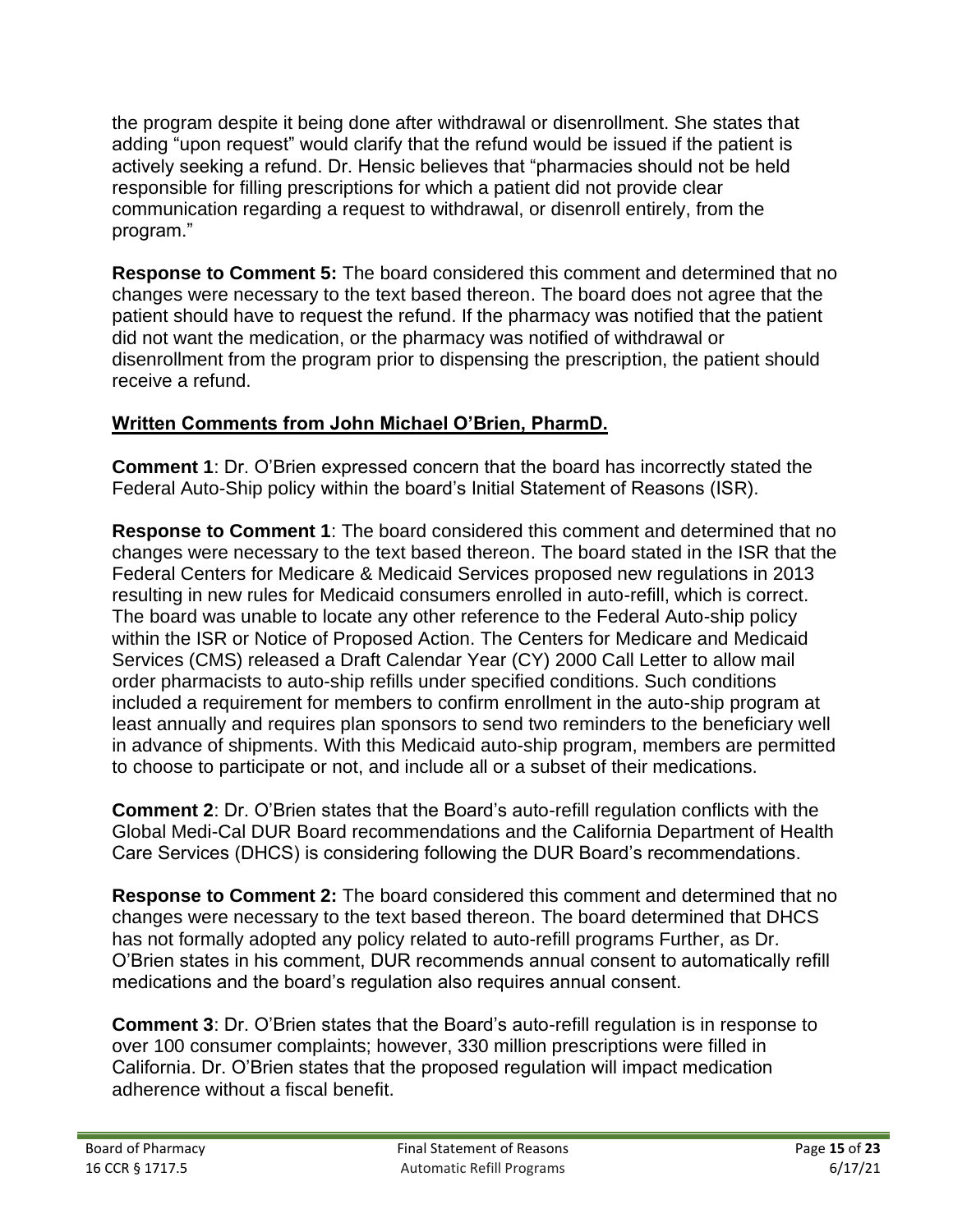**Response to Comment 3:** The board considered this comment and determined that no changes were necessary to the text based thereon. This regulation sets forth the parameters for auto-refill programs. Additionally, the board continues to receive complaints from patients about auto-refill programs and this shows an ongoing need for these regulations.

### **Written Comments from Lorri Walmsley, RPh, Walgreens.**

**Comment 1**: Ms. Walmsley identified the benefits of auto-refill programs as medication adherence and better workflow management in the pharmacy. Ms. Walmsley does not agree that auto-refill programs increase the amount of unused pharmaceutical waste and recommends that the Board consider the Texas Board of Pharmacy regulation text (provided in original comment). Further, Ms. Walmsley recommended the following changes to the Board's regulation:

- (a)(2) The patient or patient's agent shall enroll by written, online, or electronic consent to participate in the program. The patient or the patient's agent must affirmatively indicate that they wish to enroll in such program.
- (3) The pharmacy shall keep a copy of the written consent to enroll on file for one year from date of dispensing. The pharmacy shall discontinue the automatic refill program when requested by the patient or the patient's agent.
- (4) When a patient enrolls, the pharmacy shall provide a written notice summarizing the program to the patient or patient's agent. Such notice shall include, at a minimum, instructions about how to withdraw a prescription medication from refill through the program or to disenroll entirely from the program.
- (5) The pharmacy shall complete a drug regimen review for each prescription refilled through the program at the time of refill.
- (6) Each time a prescription is refilled through the program, the pharmacy shall provide a written notification to the patient or patient's agent confirming that the prescription medication is being refilled through the program.
- (7) The patient or patient's agent shall at any time be able to withdraw a prescription medication from automatic refill or to disenroll entirely from the program.
- (8) The pharmacy shall provide a full refund to the patient, patient's agent, or payer for any prescription medication refilled through the program if the pharmacy is notified that the patient did not want the refill, regardless of the reason, and the pharmacy had been notified of withdrawal or disenrollment from the program prior to dispensing the prescription.
- (9) A pharmacy shall make available any written notification required by this section in alternate languages as required by state or federal law.

**Response to Comment 1:** The board considered this comment and determined that no changes were necessary to the text based thereon. The regulation language used in Texas does not provide many of the consumer protections included in the board's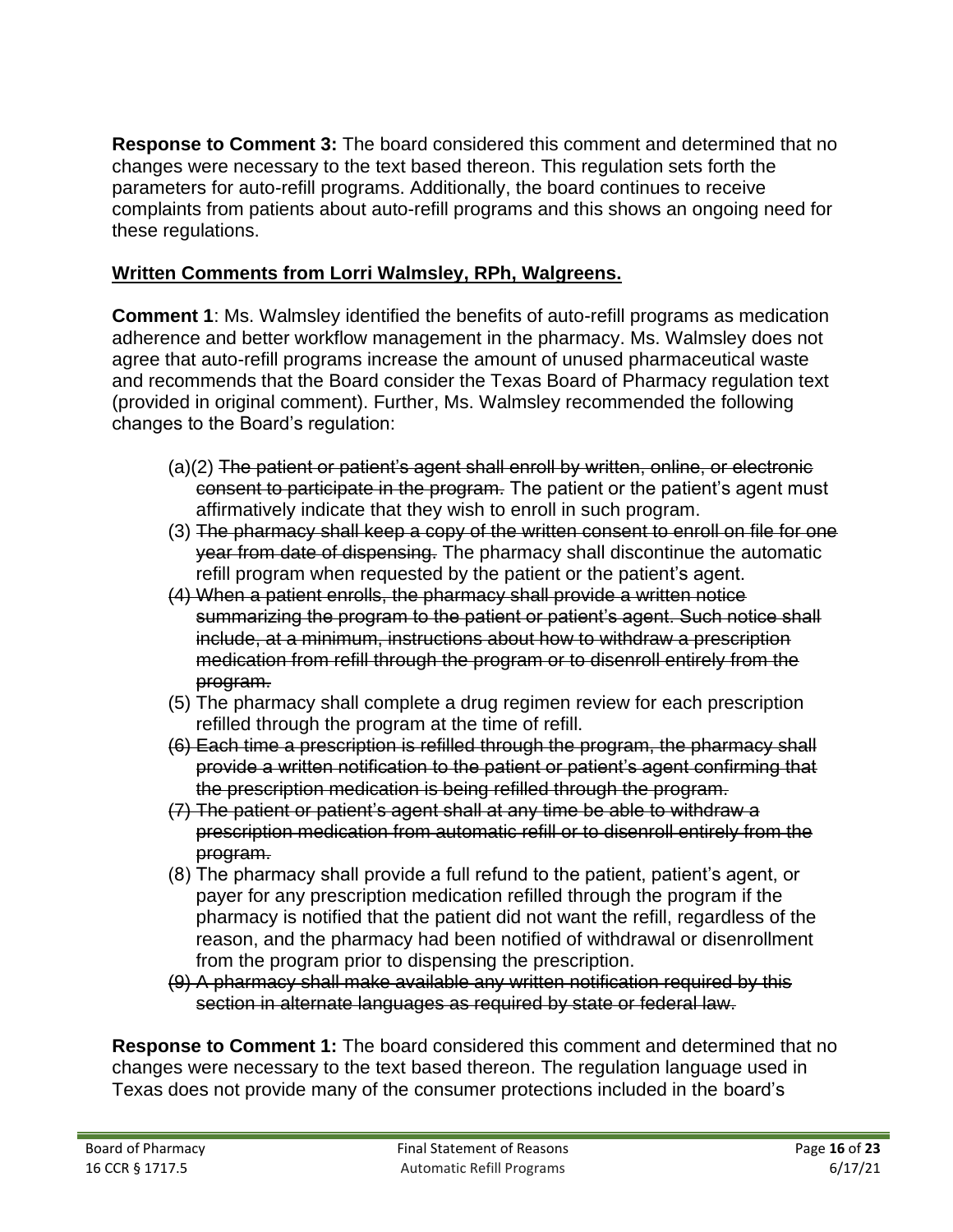proposal, including its lack of requirements for documentation and education of a patient about the program prior to enrollment. Further, the recommended language is extremely broad with little to no documentation required to be retained for consumer protection or enforcement purposes. Additionally, the commenter's recommended language does not address the continued problem of patients being enrolled in auto-refill without their consent and being unable to disenroll in the program.

#### **Written Comments from Gregory B. Doe, PharmD., California Correctional Health Care Services**

**Comment 1:** Dr. Doe indicated that a federal receivership regarding correctional healthcare stipulates that automatic refills are "not to be dependent on patient requests." Dr. Doe requested an exemption be added to the board's auto-refill regulation for inmates of an adult correctional facility or a juvenile detention facility. Specifically, he proposed: "Automatically refilling prescription medications for inmates of an adult correctional facility or a juvenile detention facility need not comply with the provisions of this section consistent with the policies and procedures of the facility."

**Response to Comment 1:** The board considered this comment and amended the language to address the concerns. The board added new subdivision (c) to exempt adult correctional facilities and juvenile detention facilities.

# **First 15-Day Public Comment Period**

During the public comment period from September 25, 2020, to October 10, 2020, the board received several comments. The comments were provided in the meeting materials for the October 27-28, 2020 board meeting, and the board reviewed and considered them.

### **Summary and Response to 15-day Comments:**

### **Written Comments from Anthony Lorenzana, PharmD.**

**Comment 1:** Dr. Lorenzana states his pharmacy serves the poor and undereducated members of society. He states his pharmacy enrolls patients in automatic refill at the request of the primary care physician and not the patient if the patient has poor medication adherence and the pharmacy does not communicate with the patient. Dr. Lorenzana expressed concern that the current proposed text does not allow a physician to enroll their patient.

**Response to Comment 1:** The board considered this comment and determined that no changes were necessary to the text based thereon. As authorized by section 1717.5(a)(2), prescribers may serve as the patients' agent should the patient authorize the prescriber to do so.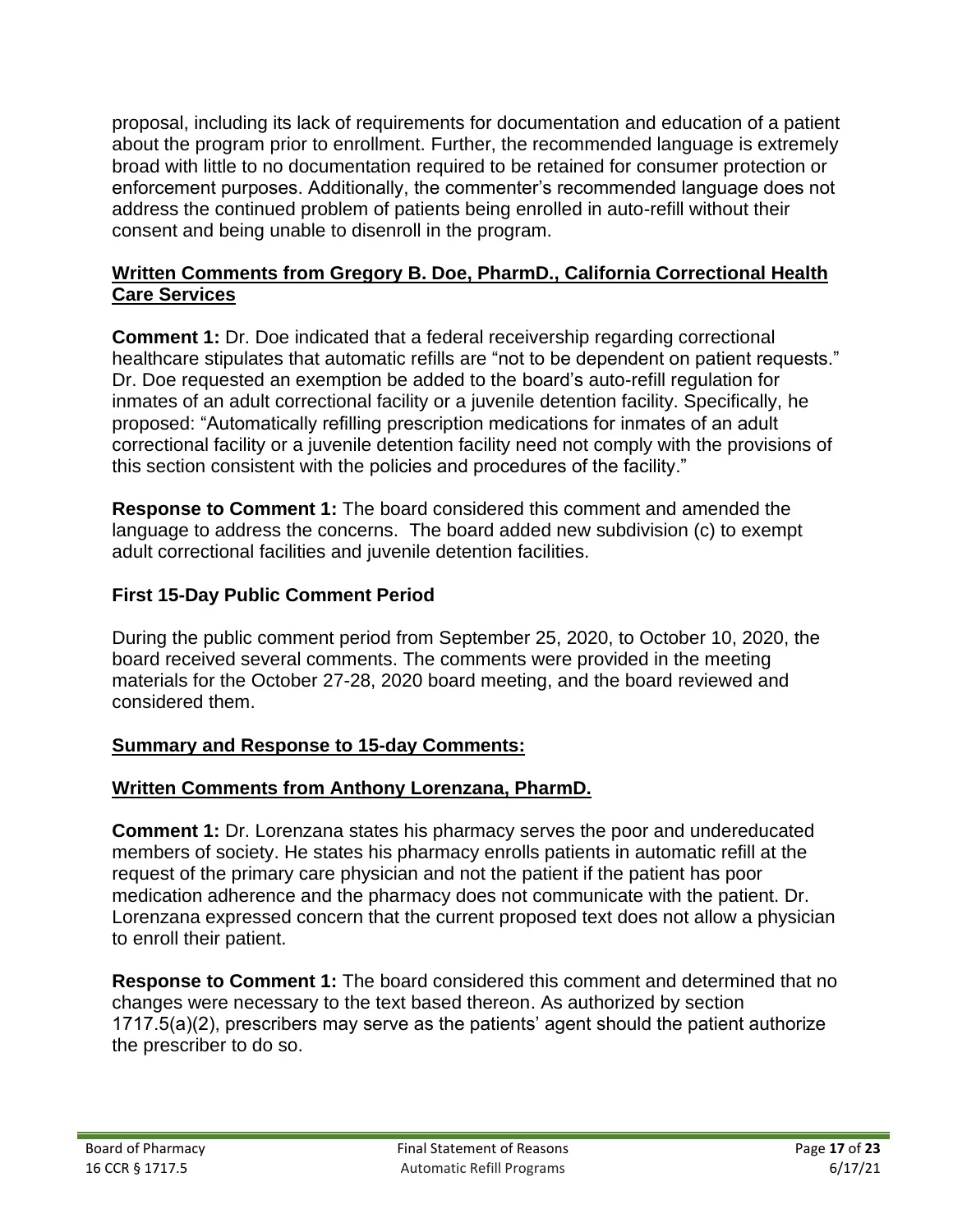**Comment 2**: Dr. Lorenzana states that his computer software does not have the ability to store required notices and records. Commenter requests that small independent pharmacies be exempted from the automatic refill requirements.

**Response to Comment 2**: The board considered this comment and determined that no changes were necessary to the text based thereon. The regulation is silent on how the records are stored by the pharmacy. Therefore, the pharmacy can establish the specific procedures that meet the needs of their pharmacy and patients.

### **Written Comments from Emily Haugh, PharmD., PillPack**

**Comment 1**: Dr. Haugh requests clarification on proposed section 1715(a)(2), specifically, regarding the phrase, "each prescription." Dr. Haugh inquired whether the phrase means each "medication" or each "prescription number." Dr. Haugh explains that a patient may have multiple prescriptions for the same medication as it may be ongoing treatment. If one prescription is expiring and they get a new prescription for the same medication, automatic refill would continue as the medication is the same. Dr. Haugh requests that the language be amended from "prescription" to "medication" or the Board confirm that the existing language applies to each medication.

**Response to Comment 1:** The board considered this comment and determined that no changes were necessary to the text based thereon. As the term "medication" is overly broad, the term would not be appropriate here. As with the duty to consult (16 CCR section 1707.2), if a new prescription is issued for a medication already enrolled in automatic refill and the medication is the same dosage form, strength, written instructions, and within the same year, a new consent for automatic refill would not be required. To avoid duplicative drug therapy, a patient needs to give consent to enroll annually and if there is a change in dosage form, strength, or written instructions.

### **Written Comments from Rachel Michelin, California Retailers Association**

**Comment 1:** Ms. Michelin requests clarification on whether those already enrolled in an automatic refill program prior to the effective date of the regulation will be required to reenroll in the program or if the requirements will only apply to those enrolled after the effective date of the regulation.

**Response to Comment 1:** The board considered this comment and determined that no changes were necessary to the text based thereon. The regulation will not become effective until after it is approved by the Office of Administrative Law. Further, the board determined that a delayed effective date of January 1, 2022 is appropriate to ensure pharmacies are compliant upon the effective date of the regulation. A pharmacy may opt to but is not required to proactively make changes to meet the regulation requirements prior to its effective date.

**Comment 2**: Ms. Michelin requests clarification on section 1715(a)(2), specifically, regarding the phrase "each prescription" and whether the phrase means each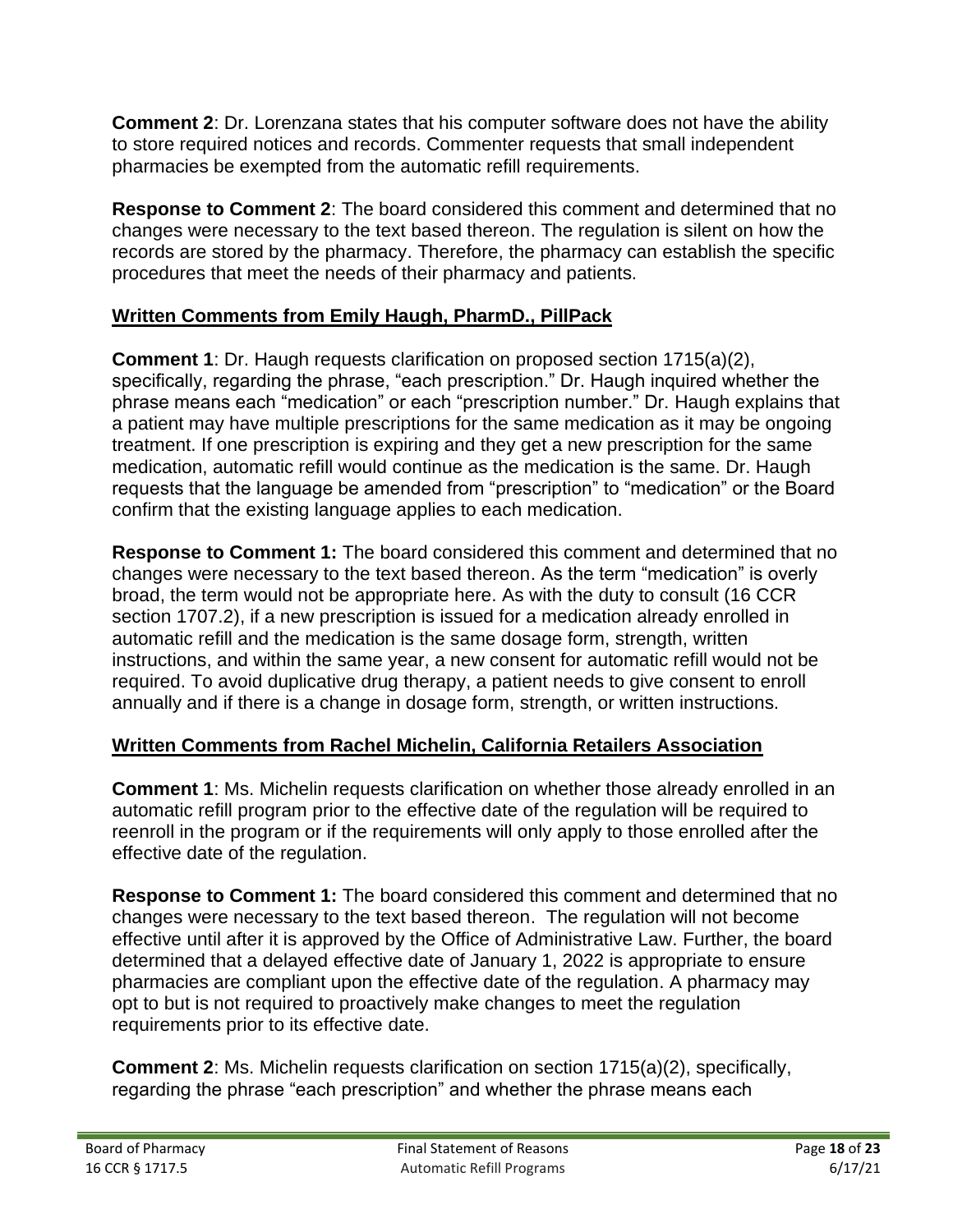"medication." Ms. Michelin states that managing automatic refill medications by prescription number will be confusing to patients and could lead to errors.

**Response to Comment 2:** The board considered this comment and determined that no changes were necessary to the text based thereon. As the term "medication" is overly broad, the term would not be appropriate here. As with the duty to consult regulation (16 CCR section 1707.2), if a new prescription is issued for a medication already enrolled in automatic refill and the medication is the same dosage form, strength, written instructions, and within the same year, a new consent for automatic refill would not be required. To avoid duplicative drug therapy, a patient needs to give consent to enroll annually and if there is a change in dosage form, strength, or written instructions. The regulation does not require management of automatic refills by prescription number.

**Comment 3**: Ms. Michelin states requiring a pharmacy to provide confirmation of disenrollment from the automatic refill program (as required in section 1715.5(a)(6)) is duplicative and an unnecessary administrative burden.

**Response to Comment 3:** The board considered this comment and determined that no changes were necessary to the text based thereon. The board previously reviewed and considered this issue during the 45-day comment period. The board continues to receive complaints that patients have been unable to disenroll from the program after repeated requests. This requirement will provide confirmation to the patient or patient's agent that they have been removed from the program. The board believes this confirmation to be patient can be as simple as screen print, text, email, or other means determined by the pharmacy.

**Comment 4**: Ms. Michelin expresses concern about the requirement to provide a patient a refund even if the prescription was filled appropriately based on the use of the phrase "or" because it will lead the potential abuse by patients. Additionally, the language places a financial burden on the pharmacy because they will not be able to take the medication back.

**Response to Comment 4**: The board considered this comment and determined that no changes were necessary to the text based thereon. As the regulation states, if the pharmacy was notified that the patient did not want the medication and the pharmacy still filled the prescription, or the pharmacy had been notified of withdrawal or disenrollment from the program prior to dispensing the prescription, the patient should receive a refund as the pharmacy was notified prior to the filling/dispensing and should not have filled/dispensed the prescription. A detailed explanation of the refund requirement is available is contained in the Initial Statement of Reasons (page 5).

# **Written Comments from Lorri Walmsley, RPh, Walgreens.**

**Comment 1**: Ms. Walmsley expresses concern about the written or electronic notice required to be provided to the patient before enrolling in an automatic refill program. Ms. Walmsley states that Walgreens allows patients to enroll by phone via their interactive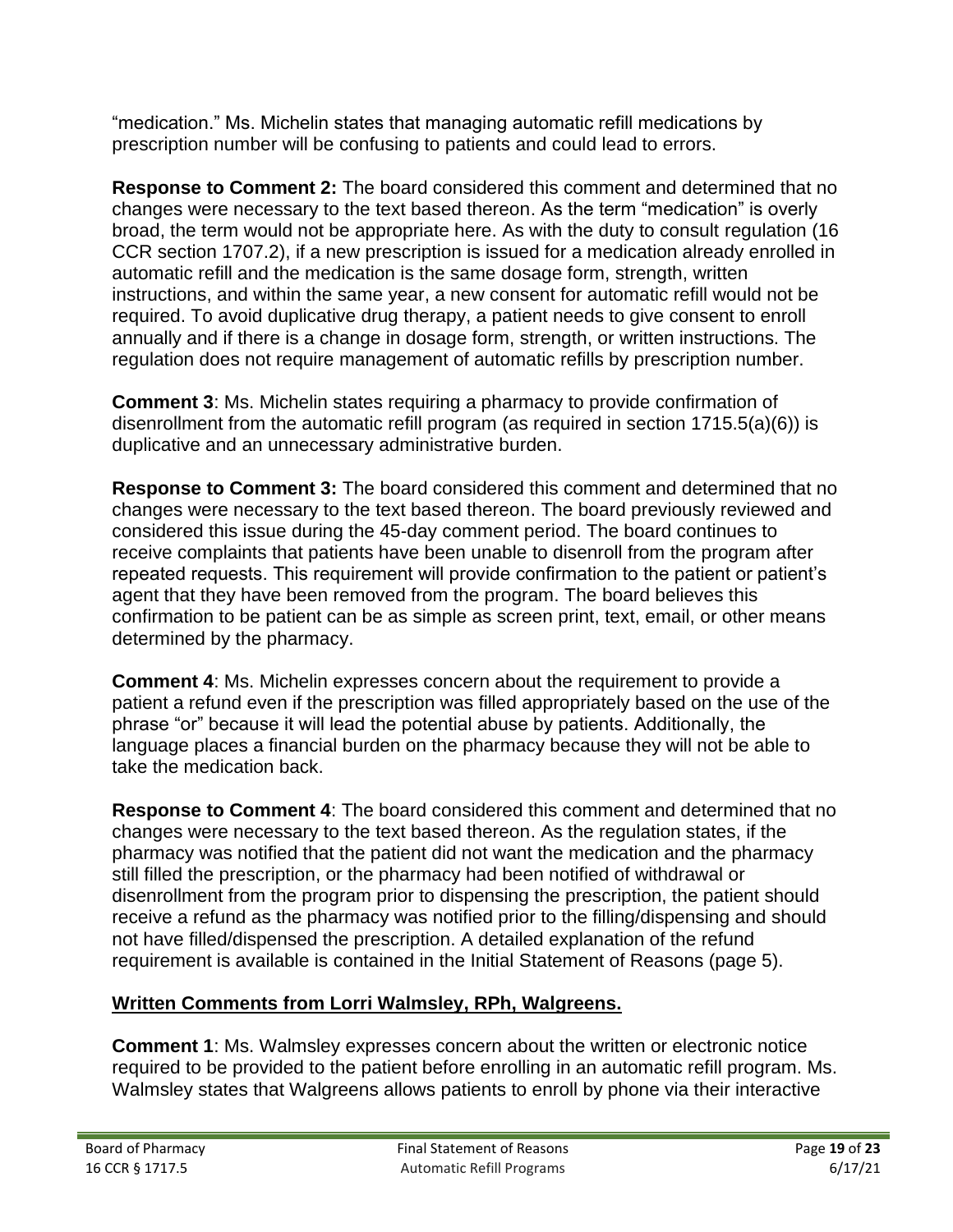voice response (IVR) refill system. Ms. Walmsley recommends the language be amended to read "Before a prescription is dispensed to the patient for the first time using an automated refill program," replacing "Before a patient enrolls[.]"

**Response to Comment 1:** The board considered this comment and determined that no changes were necessary to the text based thereon. As enrollment through the IVR would be considered electronic, it appears that IVR messaging could be modified to provide a description of the program and the process to withdraw or disenroll to the patient or patient's agency before the patient or patient's agent selects the option to enroll. If the patient listens to the recording about the program and opts to enroll, that would be considered electronic consent.

# **Written Comments from Rob Geddes, PharmD., Albertsons**

**Comment 1**: Dr. Geddes recommends the language be returned to committee for further evaluation to ensure that the regulation accomplishes the goal of public safety given that the number of complaints have decreased to a minimum amount when compared with the overall number of prescriptions filled.

**Response to Comment 1:** The board considered this comment and determined that no changes were necessary to the text based thereon. The board previously reviewed and consideration of this topic during the 45-day comment period. Additionally, the data provided at the previous board meeting was a sample of data and was not the totality of the complaints the board continues to receive. The previous review and consideration of this issue is available in the September 2020 Board's meeting materials (agenda item VII.b.), and webcast, which can be found on the Board's website, available at https://www.pharmacy.ca.gov/about/meetings\_full.shtml.

**Comment 2**: Dr. Geddes expresses concern that pharmacies will need to disenroll all patients and reenroll patients in the auto-refill program in order to obtain the informed consent required by section 1717.5(a)(2). Dr. Geddes requests clarification on whether those already enrolled in the program prior to the effective date of the regulation will be required to reenroll in the program.

**Response to Comment 2:** The board considered this comment and determined that no changes were necessary to the text based thereon. The regulation will not become effective until after it is approved by the Office of Administrative Law. Further, the board determined that a delayed effective date of January 1, 2022 was appropriate to ensure pharmacies are compliant upon the effective date of the regulation. A pharmacy may opt to but is not required to proactively make changes to meet the regulation requirements prior to its effective date.

**Comment 3**: Dr. Geddes states that section 1717.5(a)(6) is not necessary and will require programming enhancements and have a fiscal impact because of the requirement to provide proof of withdrawal from the auto-refill program. He recommends that the subdivision be removed.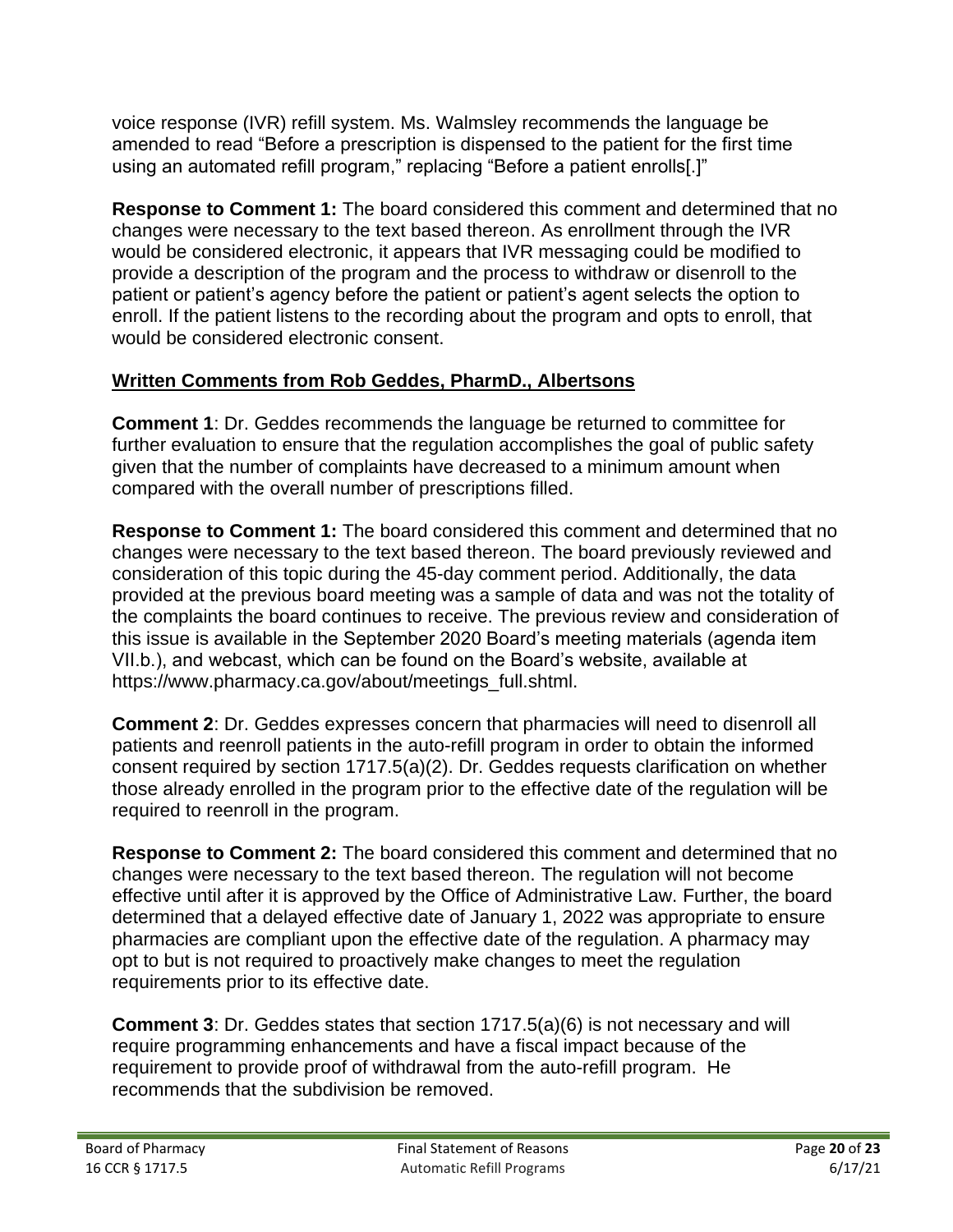**Response to Comment 3:** The board considered this comment and determined that no changes were necessary to the text based thereon. The board previously reviewed and consideration of this issue during the 45-day comment period. This requirement will provide confirmation to the patient or patient's agent that they have been removed from the program and does not have to require programming enhancements. The confirmation can be as simple as screen print, text, email, or other means determined by the pharmacy that meets the needs of their practice. The previous review and consideration of this issue is available in the September 2020 Board's meeting materials (agenda item VII.b.), and webcast, which can be found on the Board's website, available at https://www.pharmacy.ca.gov/about/meetings\_full.shtml.

**Comment 4**: Dr. Geddes expresses concern about the requirement to provide patients a refund if they accept the medication at the pharmacy and decide days, weeks, or months later that they do not want the prescription. Dr. Geddes requests that the subdivision be removed from the regulation.

**Response to Comment 4:** The board considered this comment and determined that no changes were necessary to the text based thereon. As the regulation states, if the pharmacy was notified that the patient did not want the medication and the pharmacy still filled the prescription, or the pharmacy had been notified of withdrawal or disenrollment from the program prior to dispensing the prescription, the patient should receive a refund, as the pharmacy was notified prior to the filling/dispensing and should not have filled/dispensed the prescription. A detailed explanation of the refund requirement is available is contained in the Initial Statement of Reasons (page 5).

# **Second 15-Day Public Comment Period**

During the public comment period from May 28, 2021, to June 12, 2021, the board received several comments. The comments were provided in the meeting materials for the June 17, 2021 board meeting, and the board reviewed and considered them.

# **Summary and Response to Second 15-day Comments:**

# **Written Comments from Thomas Finch, PharmD., Save Mart**

**Comment 1:** Dr. Finch believes that that requirement for annual consent for auto refill required by (a)(3) creates an unnecessary burden on pharmacies and patients as prescribers already have to confirm the prescription every 12-months. Dr. Finch believes that the add language will result in reams of additional paperwork when the prescriber has already confirmed it in necessary.

**Response to Comment 1**: The board considered this comment and determined that no changes were necessary to the text based thereon. The board refers the commenter to the board's response regarding annual consent in the comments made by Dr. John Michael O'Brien during the 45-day comment period. The previous review and consideration for this topic is available with the September 2020 Board's meeting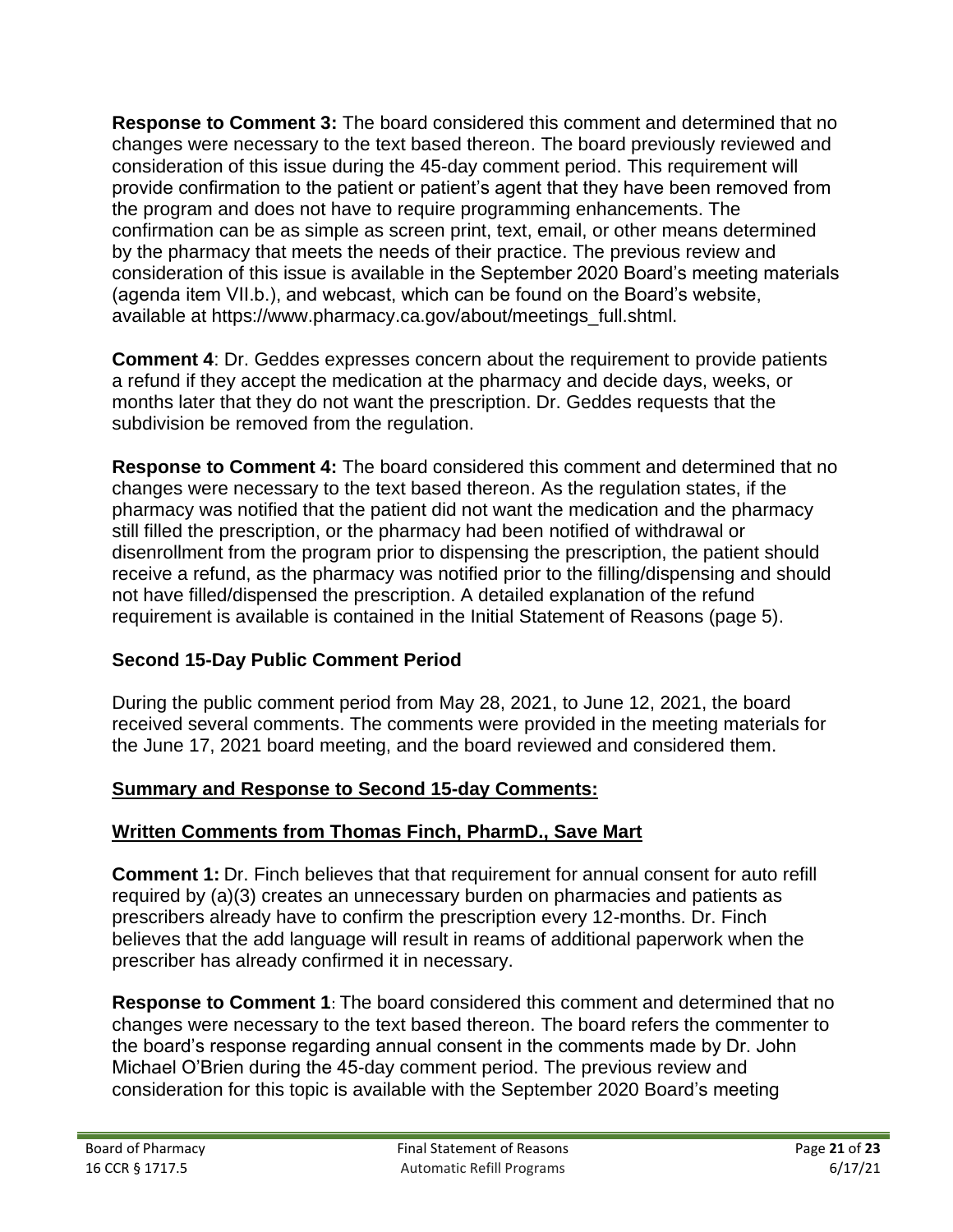materials (agenda item Vii(a) – comments 1 and 2), and webcast, which can be found on the Board's website, available at [https://www.pharmacy.ca.gov/about/meetings\\_full.shtml.](https://www.pharmacy.ca.gov/about/meetings_full.shtml)

**Comment 2**: Dr. Finch indicates that changing the terms "and" for "or" in subsection (a)(8) creates unnecessary ambiguity in the language and will burden pharmacies with by requiring refunds be issued when notice was not provided.

**Response to Comment 2**: This comment is outside of the scope of the text the Board proposed to modify during this comment period. The board refers the commenter to the board's response to the comment made by Ms. Michelin during the first 15-day comment period. The previous review and consideration for this topic is available with the October 2020 Board's meeting materials (agenda item X – comment number 4), and webcast, which can be found on the Board's website, available at [https://www.pharmacy.ca.gov/about/meetings\\_full.shtml.](https://www.pharmacy.ca.gov/about/meetings_full.shtml)

### **Written Comments from Rob Geddes, PharmD., Albertsons**

**Comment 1**: Dr. Geddes has requested that the implementation date be moved from January 1, 2022 to July 1, 2022 to allow additional time for implementation.

**Response to Comment 1**: The board considered this comment and determined that no changes were necessary to the text based thereon. The board agreed to modify the effective date to July 1, 2022.

**Comment 2**: Dr. Geddes requests that (a)(7) be amended to remove the requirement to provide confirmation of disenrollment from the auto refill program to the patient as it would require programming changes.

**Response to Comment 2**: This comment is outside of the scope of the text the board proposed to modify during this comment period. The board refers the commenter to the board's response to the comment made by Dr. Hensic's comment during the 45-day comment period. The previous review and consideration for this topic is available with the September 2020 Board's meeting materials (agenda item Vii(a) – comment number 4), and webcast, which can be found on the Board's website, available at [https://www.pharmacy.ca.gov/about/meetings\\_full.shtml.](https://www.pharmacy.ca.gov/about/meetings_full.shtml)

**Comment 3:** Dr. Geddes requests that (a)(8) be amended to remove the requirement to provide a refund to the patient if the pharmacy was notified that the patient did not want the refill.

**Response to Comment 3**: This comment is outside of the scope of the text the Board proposed to modify during this comment period. The board refers the commenter to the board's response to Dr. Geddes previous comment during the first 15-day comment period. The previous review and consideration for this topic is available with the October 2020 Board's meeting materials (agenda item X – comment number 4), and webcast,